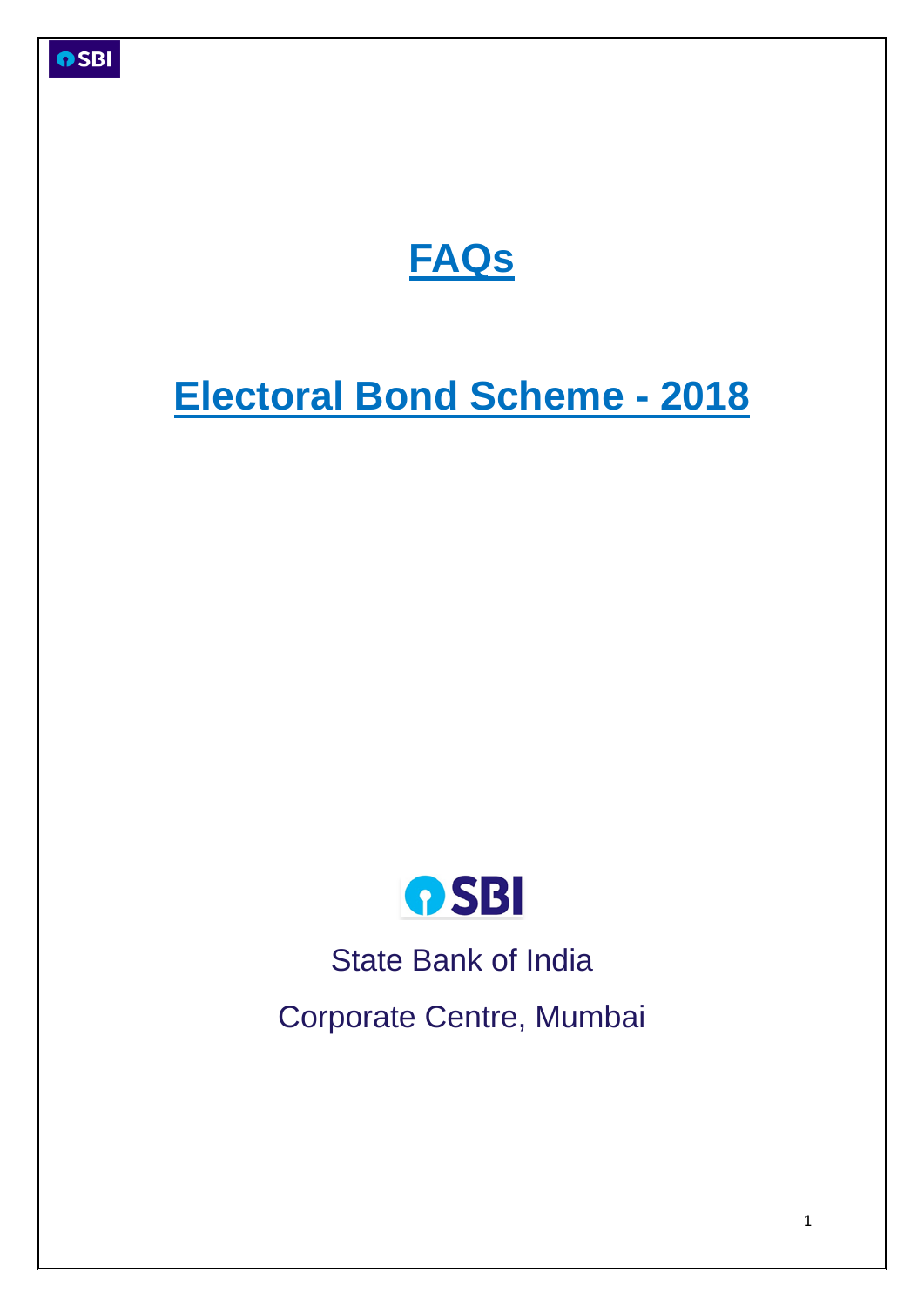## **FAQs for Electoral Bond Scheme - 2018**

The FAQs for Electoral Bonds is divided into two Sections which will cover the following details:

| Section No.      | <b>Topic</b>                 | Page<br>No. |
|------------------|------------------------------|-------------|
| <b>Section 1</b> | <b>For Donor</b>             |             |
| <b>Section 2</b> | <b>For Political Parties</b> | <b>16</b>   |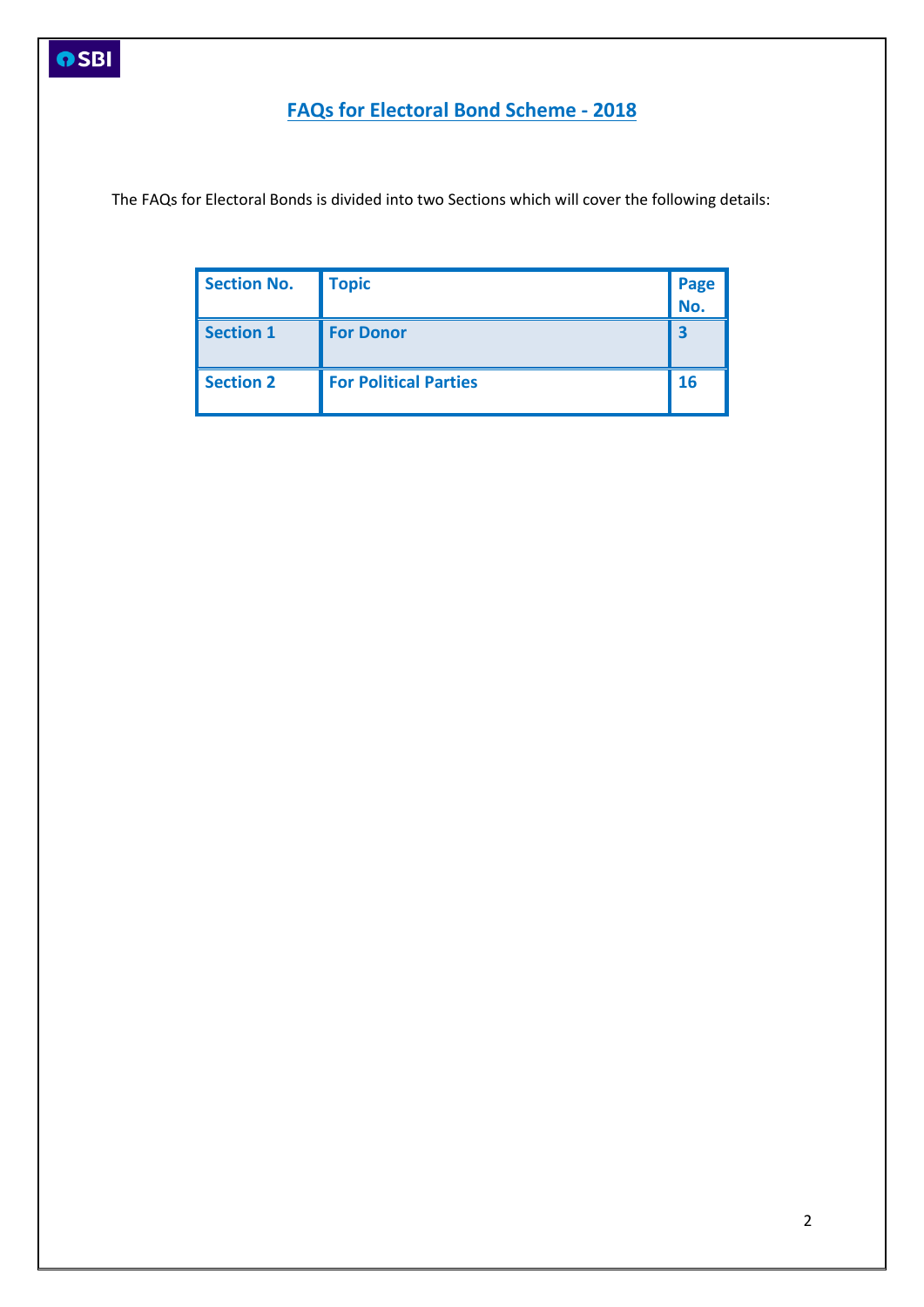

## **Frequently Asked Questions (FAQs)**

## **Section 1: For Donor**

#### **1) What is Electoral Bond?**

Electoral Bond is a bearer Banking Instrument to be used for funding eligible Political Parties. An eligible Political Party is the one registered under Section 29A of the Representation of the People Act, 1951 (43 of 1951) and secured not less than one per cent of the votes polled in the last General Election to the House of the People or the Legislative Assembly.

#### **2) What is the Validity/ Maturity of Electoral Bonds?**

The Electoral Bonds shall be valid for Fifteen Calendar Days from the Date of Issue ie: An Electoral Bond issued on  $1<sup>St</sup>$ March 2018 will be valid upto  $15<sup>th</sup>$ March 2018.

#### **3) Can I redeem these Electoral Bonds in any Account?**

No. The Electoral Bonds can be redeemed only by an eligible Political Party by depositing the same in their Designated Bank Account maintained with Authorised Bank.

## **4) Who can purchase Electoral Bonds? Who is eligible to Donate through Electoral Bonds?**

The Electoral Bonds under this Scheme may be purchased by a Person, who is a Citizen of India or Incorporated or Established in India.

The definition of "Person" includes-

(i) an Individual;

(ii) a Hindu Undivided Family;

(iii) a Company;

(iv) a Firm;

(v) an Association of Persons or a Body of Individuals, whether incorporated or not;

(vi) every Artificial Juridical Person, not falling within any of the preceding subclauses; and

(vii) any Agency, Office or Branch owned or controlled by such person.

#### **5) At what price the Electoral Bonds are sold? What are the Denominations or Face Value of Electoral Bonds?**

The Electoral Bonds shall be issued in the denomination of Rs1000, Rs 10,000, Rs 1,00,000, Rs 10,00,000 and Rs 1,00,00,000.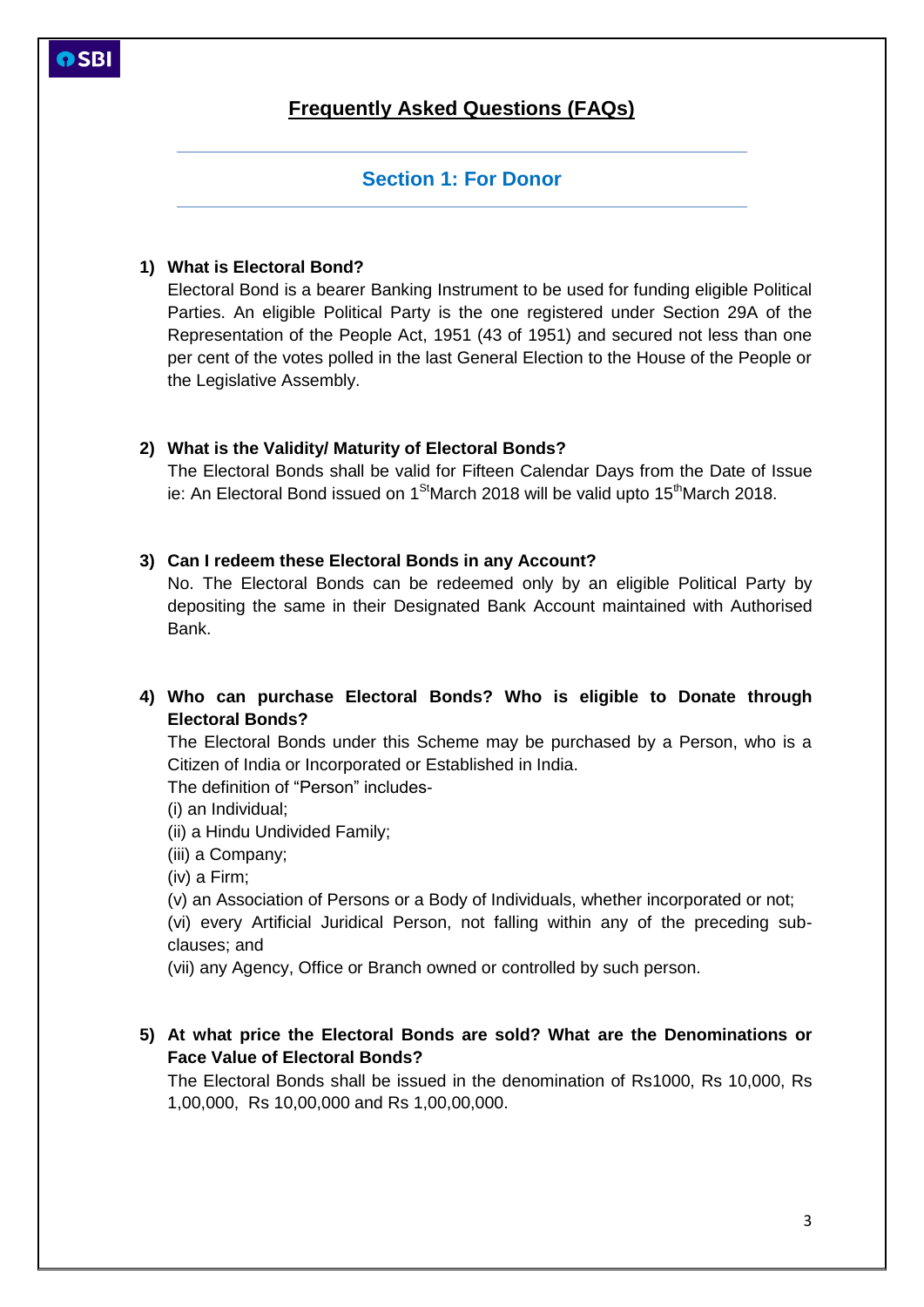## **6) What are the Know-Your-Customer (KYC) norms for purchase of Electoral Bonds?**

The extant instructions issued by the Reserve Bank of India regarding Know Your Customer norms of a Bank's customer shall apply for all Applicants of the Electoral Bonds. However, SBI as Authorised Bank may call for any additional Know Your Customer documents, if it deems necessary.

### **7) What Documents I should carry for Purchasing Electoral Bonds?**

In addition to Application Form and Pay-in-Slip, the Applicant should submit copy of Citizenship Proof and KYC documents, along with originals. In case of other Bank's DD or NEFT/RTGS, A Proforma from Remitting Branch declaring the source of funds on the Letter Head of the Branch stamped and signed by the Branch Manager. The Prescribed Format of the Proforma is available on [https://www.onlinesbi.com.](https://www.onlinesbi.com/)

#### **8) What are the Documents require for Citizenship proof?**

For Individuals: Passport/Voter ID Card /Letter from National Population Register (for States of J&K, Assam and Meghalaya) to be obtained.

Non-Individuals: Certificate of Incorporation, Partnership Deed, Trust Deed, any Document evidencing Incorporation/Establishment in India, or any other document as Bank deems fit needs to be provided.

#### **9) What are the KYC documents required for Individuals?**

Aadhaar with current address & Permanent Account Number (PAN) or Form No. 60 as defined in Income-Tax Rules, 1962.

- In case Aadhaar Number is not available with the customer, he/she shall furnish proof of application of enrolment for Aadhaar.
- In case PAN is not available and/or Aadhaar does not have current address, one certified copy of any one from following five Officially Valid Documents (OVDs) to be submitted:
	- (i) Passport,
	- (ii) Driving License,
	- (iii) Voter's Identity Card issued by Election Commission of India,

(iv) Job Card issued by NREGA duly signed by an officer of the State Govt (v)The letter issued by the National Population Register containing details of Name and Address.

Further, if the abovementioned OVD also does not contain current address, the Purchaser has to provide any one document from the undernoted list of deemed OVDs.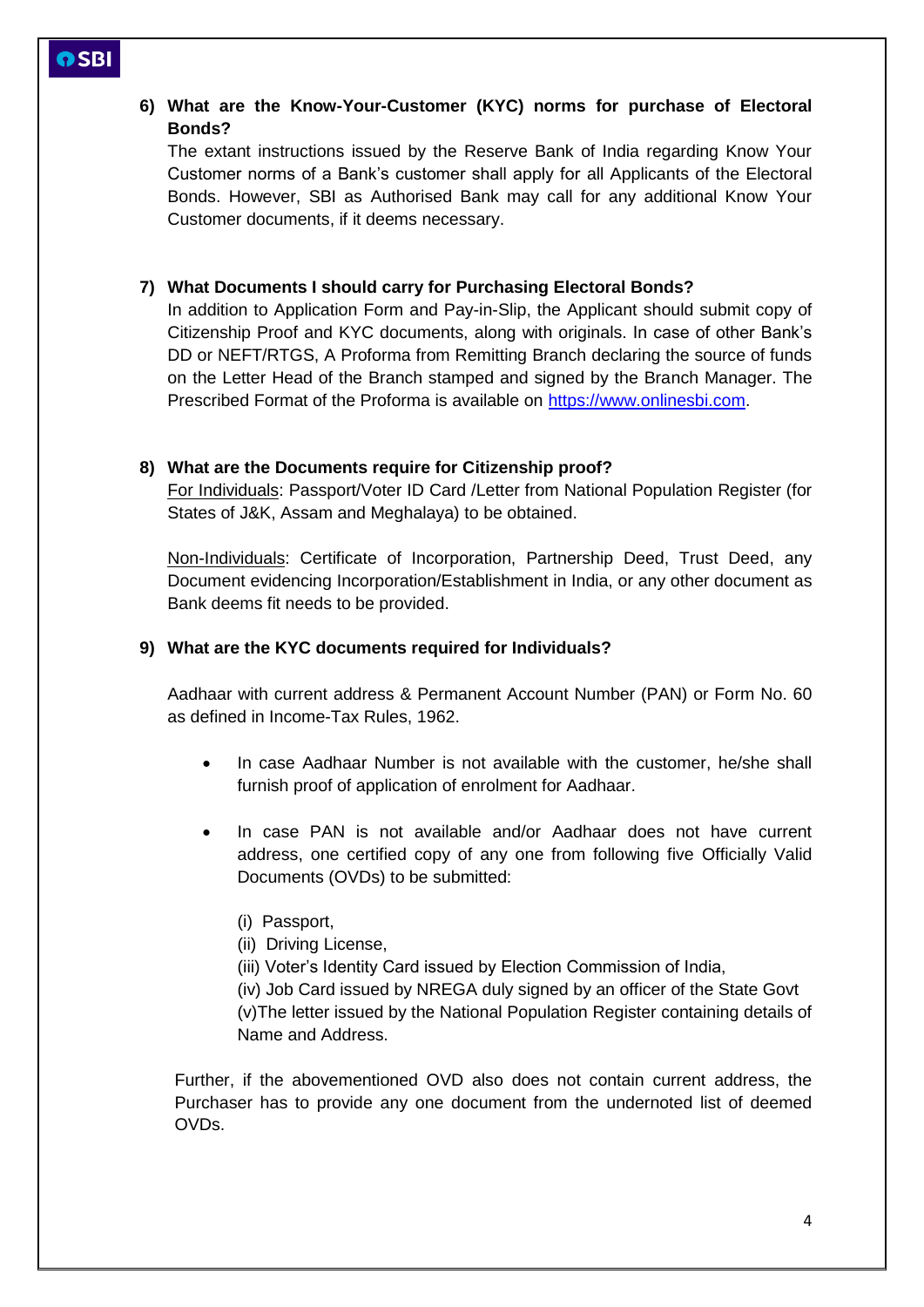- (i) Utility Bill which is not more than two months old of any service provider (electricity, telephone, post-paid mobile phone, piped gas, water bill);
- (ii) Property or Municipal Tax Receipt;
- (iii) Pension or Family Pension Payment Orders (PPOs) issued to retired employees by Government Departments or Public Sector Undertakings, if they contain the address;
- (iv) Letter of Allotment of accommodation from Employer issued by State Government or Central Government Departments, Statutory or Regulatory Bodies, Public Sector Undertakings, Scheduled Commercial Banks, Financial Institutions and Listed Companies and Leave and License Agreements with such employers allotting official accommodation

## An Individual, **who is a Non-Resident Indian, or Resident of J&K / Assam / Meghalaya or otherwise not eligible to be enrolled for an Aadhaar Number:**

PAN and one certified copy of OVD for proof of address. In case the customer submits Form 60, in place of PAN, one certified copy of an OVD containing details of his identity of address, and one recent photograph shall also be provided.

### **10) What are the applicable Officially Valid Documents (OVDs)?**

- i. Passport,
- ii. Driving License,
- iii. Voter's Identity Card issued by Election Commission of India,
- iv. Job Card issued by NREGA duly signed by an officer of the State Govt
- v. the letter issued by the National Population Register containing details of name, address.

#### **11) What are the KYC documents required for Companies?**

- (i) Certificate of Incorporation;
- (ii) Memorandum and Articles of Association;
- (iii) A Resolution from the Board of Directors and Power of Attorney granted to its managers, officers or employees to transact on its behalf;
- (iv) PAN of the Company; and

(v) (a) Aadhaar Number and (b) PAN or Form 60 as defined in the Income-Tax Rules, 1962, issued to managers, officers or employees holding an Attorney to transact on the Company's behalf.

(vi) Declaration of Beneficial Ownership on Specified Format

(vii) Self attested KYC documents and photograph of each Beneficial Owner.

#### **12) What are the KYC documents required for Partnership Firm?**

- (i) Registration Certificate;
- (ii) Partnership Deed;
- (iii) PAN of the Partnership Firm;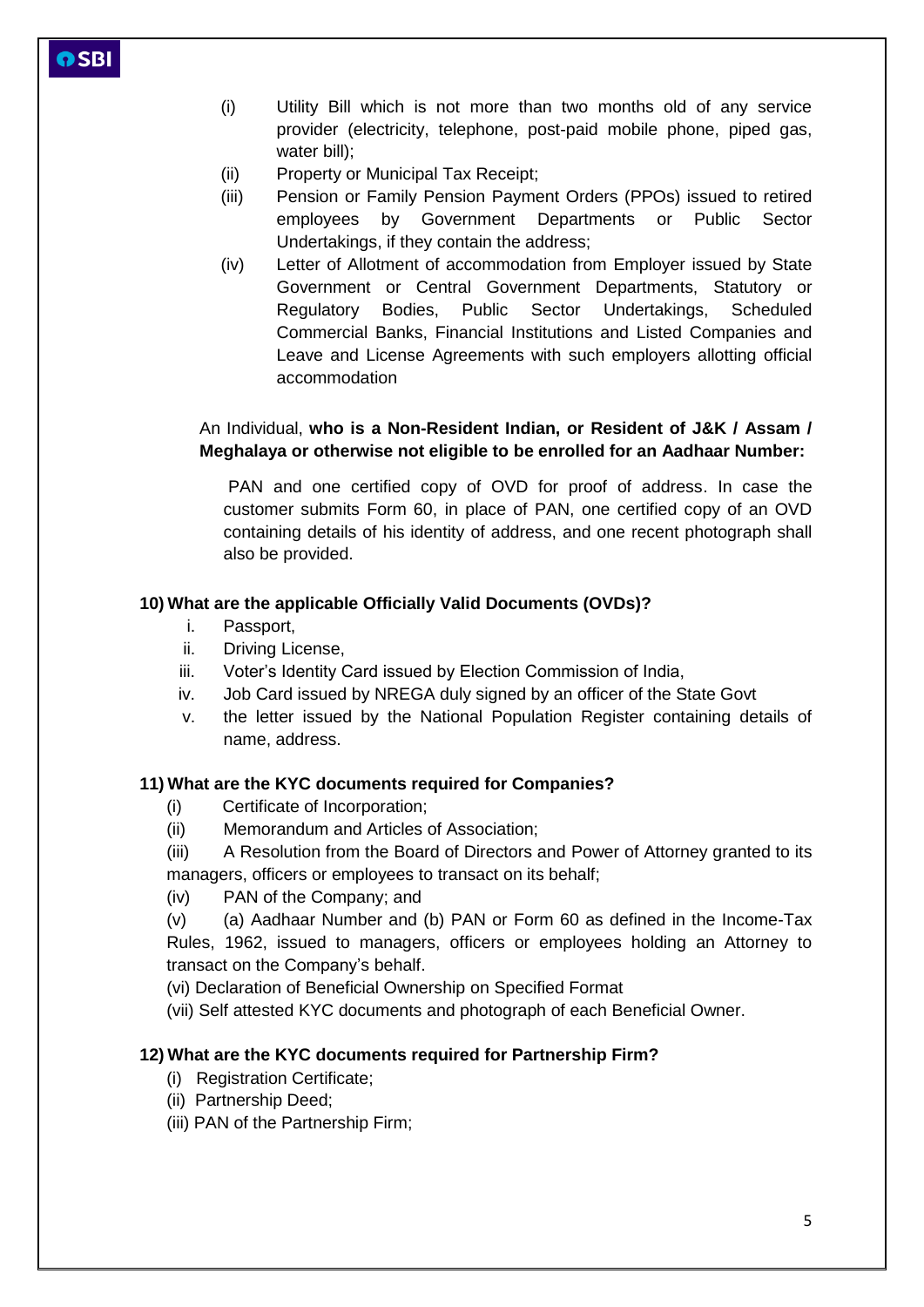(iv) (a) Aadhaar Number and (b) Permanent Account Number or Form 60 as defined in the Income-Tax Rules, 1962, issued to the person holding an Attorney to transact on its behalf.

(v) Declaration of Beneficial Ownership on Specified Format

(vi) Self attested KYC documents and photograph of each Beneficial Owner.

#### **13) What are the KYC documents required for Trust?**

- (i) Registration Certificate
- (ii) Trust Deed
- (iii) PAN of the Trust

(iv)(a) Aadhaar Number and (b) Permanent Account Number or Form 60 as defined in the Income-Tax Rules, 1962, issued to the person holding an Attorney to transact on its behalf.

(v) Declaration of Beneficial Ownership on Specified Format

(vi) Self attested KYC documents and photographof each Beneficial Owner.

#### **14) What are the KYC documents required for Unincorporated Association or a Body of Individuals?**

(i) Resolution of the Managing Body of such Association or Body of Individuals;

- (ii) Power of Attorney granted to him/her to transact on its behalf;
- (iii) PAN of the unincorporated Association or a Body of Individuals

(iv) (a)Aadhaar Number and (b) Permanent Account Number or Form 60 as defined in the Income-Tax Rules, 1962, issued to the person holding an Attorney to transact on its behalf.

- (v) Declaration of Beneficial Ownership on Specified Format
- (vi) Self attested KYC documents and photographof each Beneficial Owner.

#### **15) Whether joint holding will be allowed?**

Yes. Electoral Bonds can be purchased either Singly or Jointly with other Individuals but not more than three Applicants per Application Form. No name(s) will be printed on the Bond.

#### **16) I have an SBI Bank Account, Do I still need to Re-submit the KYC Documents?**

Yes. KYC norms will be applicable regardless of whether the applicant is an SBI account holder or a non-SBI account holder.

#### **17) Can Electoral Bonds be purchased multiple times by same Applicant?**

Yes. Every application will be treated as fresh request for Electoral Bonds purchase and every time fresh KYC documents will be given.

#### **18) What are the payment options for purchasing Electoral Bonds?**

Payment for Electoral Bond can be made through Cheque, DD, SBI INB, NEFT/RTGS or Direct Debit to the Applicant Account. However, Applicant and Remitter must be the same Person/Entity. The Applicant needs to bring the following documents along with him/her depending on below mentioned mode of Payments: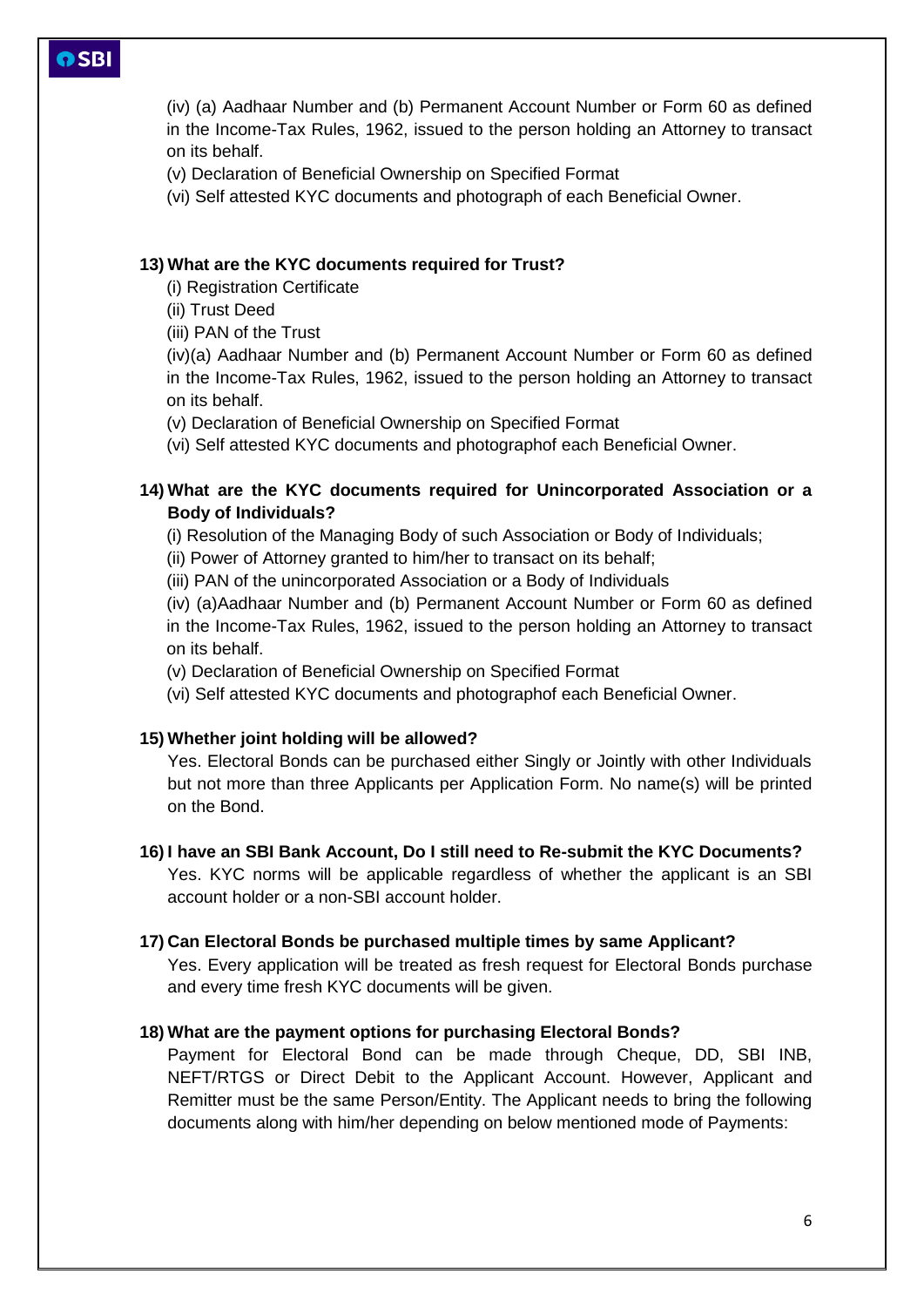- i. DD\NEFT\RTGS Payment effected through Bank Branch: Performa from Remitting Branch declaring the source of funds on the Letter Head of the Branch stamped and signed by the Branch Manager.
- ii. Payment done through SBI INB or NEFT\RTGS Payment done through other Bank's INB based on the details provided by SBI MOPS: Bank A/C statement of the customer displaying transaction confirming the remittance made from his/her Account.

#### **19) Are Third Party Cheques/Payments through Electronic Mode permitted?**

Third Party Cheques/ Payments through Electronic Mode are not for the Purchase of Electoral Bonds.

### **20) I am not maintaining account with any Branch of State Bank of India. How can I purchase Electoral Bond?**

Purchaser not maintaining account with State Bank of India can purchase Electoral Bond through

a. Cheque / DD drawn in favour of the Authorized SBI Branch and payable at the local Clearing House.

Steps involved:

- i. Purchaser submits the Electoral Bond Application Form along with pay-inslip, Citizenship & KYC documents and Cheque/ DD at Authorized SBI Branch. **The same need to be submitted at least three working days before the closure of the scheme**, so that clear funds for issuance of Electoral Bonds, are available with the Authorized SBI Branch. In case of payment through DD, a Performa from the DD issuance Branch on the prescribed format should also be provided.
- **ii.** The Cheque/ DD should be in favour of **"SBI TB A/c"**
- iii. Once the Citizenship and KYC documents are verified the instrument will be sent in clearing. Tear off portion of pay-in-slip will be handed over to the Applicant.
- iv. On the third working day the Purchaser/ Authorised Representative need to visit the Branch with the tear off portion of pay-in-slip and collect the EB from the Branch against acknowledgment.
- b. Remittance of Funds through NEFT/RTGS after generating Virtual Account Number on the pre-login screen of Online SBI site [\(www.onlinesbi.com\)](http://www.onlinesbi.com/)

Steps involved :

i. Purchaser visits pre-login page (home page) of Online Banking site of State Bank of India and selects Remittance Tab of Electoral Bond.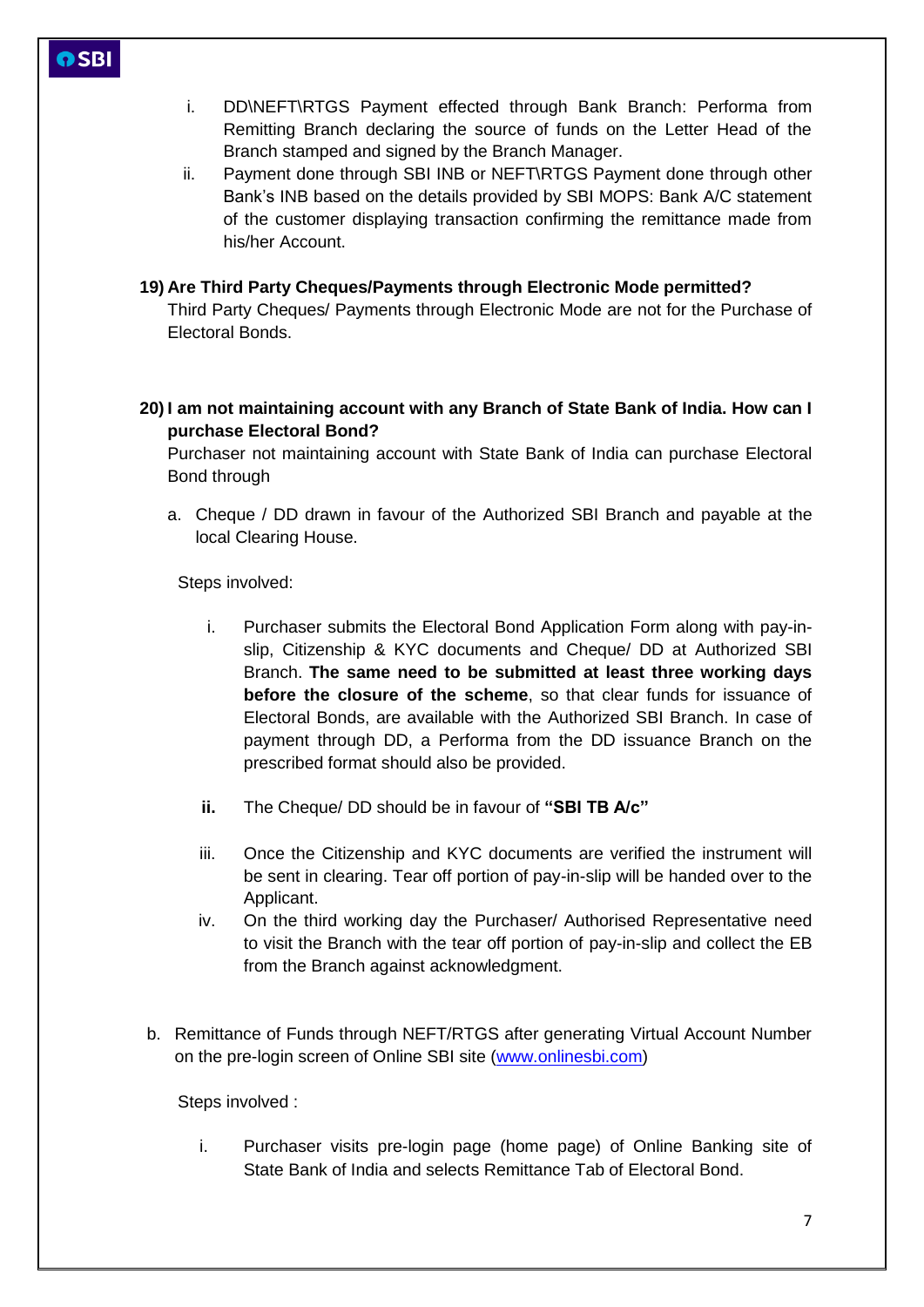- ii. He / she keys in his/her Mobile Number. He / she selects the Branch from where he/she proposes to take delivery of Electoral Bond. He / she also keys in the amount in multiples of 1000.
- iii. System generates an OTP that he/she needs to validate to move to next screen
- iv. In the next screen he/ she can take a printout of the Challan where the remittance details, i.e., Virtual Account Number, IFSC Code, Name of the Account, Amount and Beneficiary Reference Number is printed. Based on these information, funds can be remitted to SBI.
- v. Purchaser visits his/her Bank Branch and requests for remittance of funds through NEFT/RTGS. The same can also be done through any Bank internet banking with the details provided in the challan.
- vi. Purchaser must note down the EB Reference Number carefully for future use.
- vii. Once the funds are remitted successfully, SBI receives the same within 3 hours (based on NEFT Cycle).
- viii. After three hours of remittance of funds, purchaser again visits the prelogin site of OnlineSbi for generation of Payment Receipt which contains the Unique Reference Number required for issuance of EB.
- ix. Purchaser keys in his / her validated Mobile Number given at the time of generation of challan and TB Reference Number on the site.
- x. He / she receives the OTP and after successful validation he /she can print the receipt.
- xi. Purchaser visits the Authorized SBI Branch with Electoral Bond Application Form along with pay-in-slip, Citizenship &KYC documents, printout of the Remittance Receipt, UTR Number along with date of payment and any other document evidencing payment made by him/ her from his/ her account for this purpose.
- xii. After the Citizenship / KYC documents, source of Funds are verified, Electoral Bond will be issued to him / her against acknowledgment.

#### **21) Can Electoral Bonds be purchased through foreign currency?**

No. All payment for the issuance of the Electoral Bonds will be accepted in Indian Rupees only.

**22) Can I get loan on Electoral Bonds?**

No.

## **23)Can I pledge Electoral Bonds against purchase of gold and securities?** No.

#### **24) Can I get the Electoral Bonds in DEMAT form?**

No. Electoral Bonds are in physical form only.

**25) Can Duplicate Electoral Bond be issued in case it is misplaced or mutilated?** No. Duplicate Electoral Bond cannot be issued under any circumstances.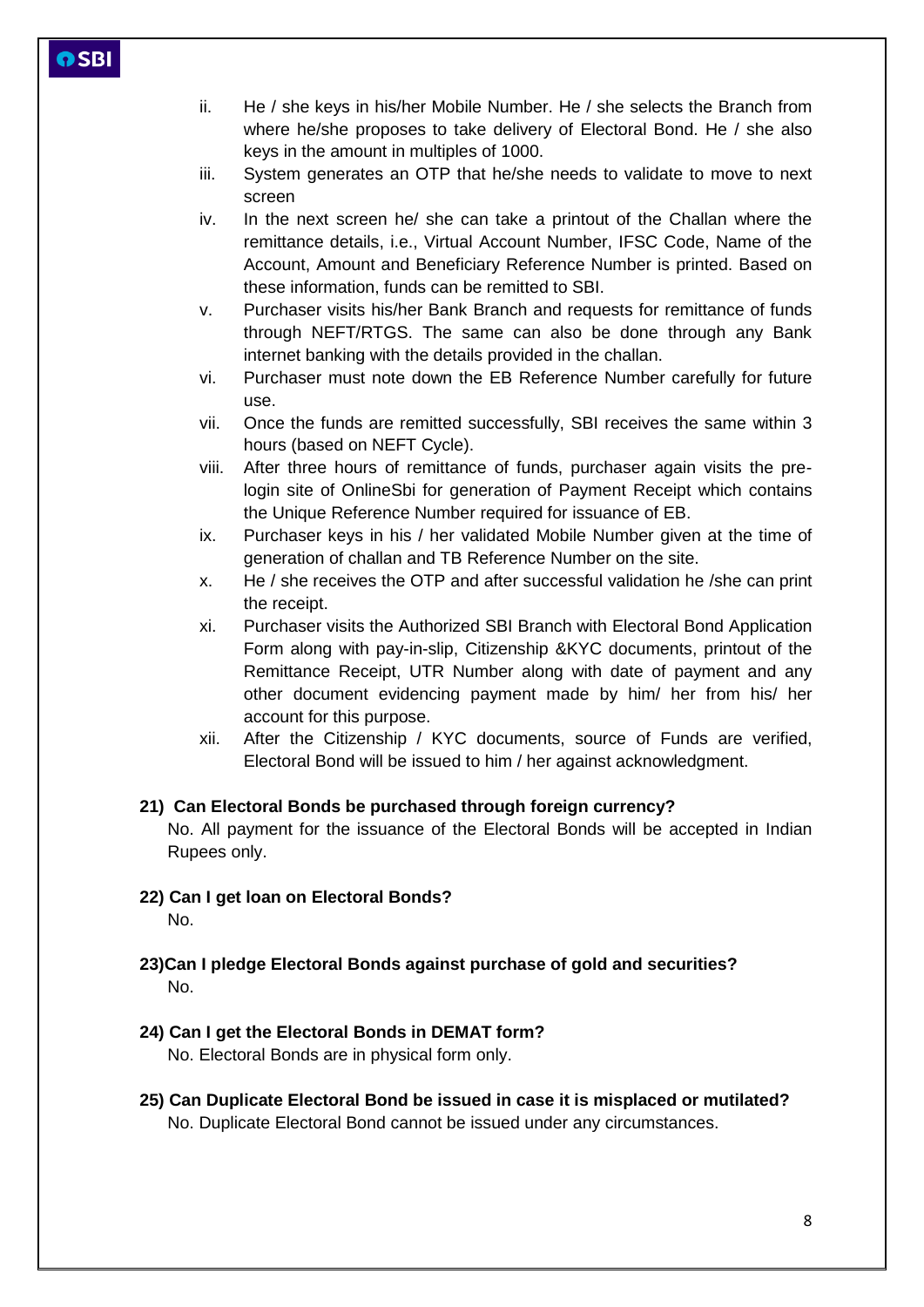## **26) Can I purchase Electoral Bonds from any Bank or Post Office? Are there any Designated Branches for Electoral Bonds purchase?**

No. The sale of Electoral Bonds will be made available by Authorized Bank which is State Bank of India. Presently 29 Branches of SBI, have been authorized to sell the Electoral Bonds as under:

| SI.<br>No. | State/UT                                                  | Name Of The Branch & Address                                                                                                                                                     | <b>Branch</b><br>Code No. | <b>Circle</b> | New/Existing |
|------------|-----------------------------------------------------------|----------------------------------------------------------------------------------------------------------------------------------------------------------------------------------|---------------------------|---------------|--------------|
| 1.         | Delhi                                                     | New Delhi Main Branch, 11,<br>Parliament Street,<br>New Delhi - 110001                                                                                                           | 00691                     | Delhi         | Existing     |
| 2.         | Haryana,<br>Punjab and<br>Chandigarh                      | Chandigarh Main Branch, SCO 43-48,<br>Banking Square, Sector-17B,<br>Chandigarh, Distt: Chandigarh<br>State: Chandigarh, Pin: 160017                                             | 00628                     | Chandigarh    | Existing     |
| 3.         | Himachal<br>Pradesh                                       | Shimla Main Branch<br>Near Kali Bari Temple, The Mall,<br>Shimla<br>Himachal Pradesh,<br>District: Simla<br>State: Himachal Pradesh,<br>Pin: 171003                              | 00718                     | Chandigarh    | New          |
| 4.         | Jammu and<br>Kashmir                                      | Badami Bagh (Srinagar) Branch<br>Badami Bagh<br>Cantonment, Srinagar, Kashmir<br>District: Srinagar, Jammu &<br>Kashmi<br>Dist: Badgam,<br>State: Jammu & Kashmir<br>Pin: 190001 | 02295                     | Chandigarh    | <b>New</b>   |
| 5.         | Uttarakhand                                               | Dehra Dun Main Branch<br>4, Convent Road, Dehradun<br>Uttarakhand<br>District: Dehradun<br>State: Uttarakhand Pin: 248001                                                        | 00630                     | Delhi         | <b>New</b>   |
| 6.         | Gujarat,<br>Dadar &<br>Nagar Haveli<br>and Daman &<br>Diu | Gandhinagar Branch, I Floor, Zonal<br>Office Sector<br>10 B Gandhinagar<br>Distt: Gandhinagar,<br>State: Gujarat Pin:382010.                                                     | 01355                     | Ahmedabad     | Existing     |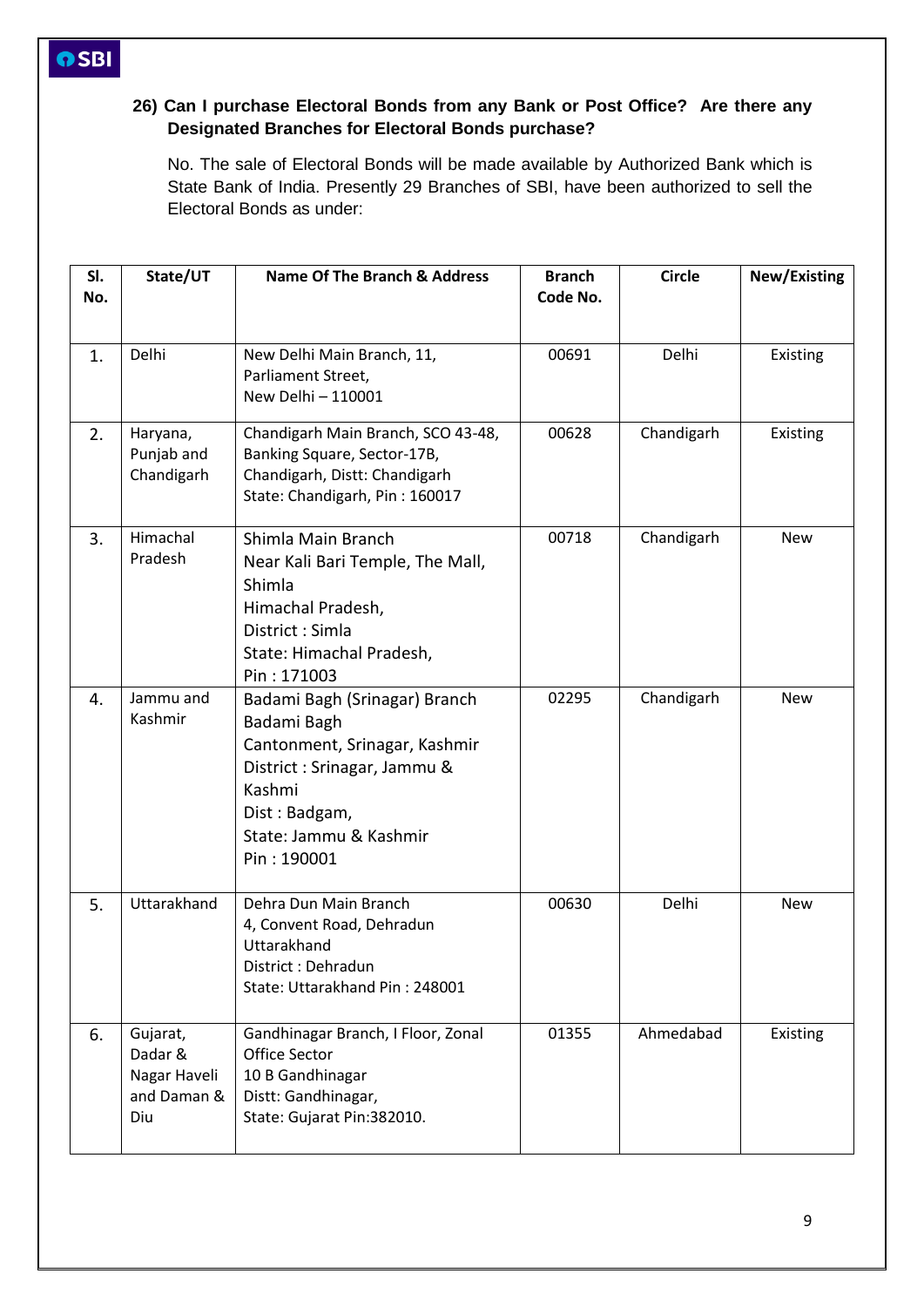| 7.  | Madhya<br>Pradesh                       | Bhopal Main Branch,<br>T.T.Nagar, Bhopal-462003, Bhopal,<br>Madhya Pradesh,<br>District: Bhopal,<br>State: Madhya Pradesh, Pin: 462003                             | 01308 | Bhopal             | Existing   |
|-----|-----------------------------------------|--------------------------------------------------------------------------------------------------------------------------------------------------------------------|-------|--------------------|------------|
| 8.  | Chhattisgarh                            | Raipur Main Branch<br>P.B.NO.29/61,<br>Jaistambh Chowk, Raipur,<br>District: Raipur<br>State: Chhatisgarh Pin: 492001                                              | 00461 | Bhopal             | <b>New</b> |
| 9.  | Rajasthan                               | Jaipur Main Branch, P.B.No.72,<br>Sanganeri Gate<br>Jaipur, Rajasthan District : Jaipur,<br>State: Rajasthan. Pin: 302003                                          | 00656 | Jaipur             | Existing   |
| 10. | Maharashtra                             | Mumbai Main Branch, Mumbai<br>Samachar Marg<br>Horniman Circle, Fort, Mumbai,<br>Maharashtra Pin: 400001                                                           | 00300 | Mumbai             | Existing   |
| 11. | Goa,<br>Lakshadweep                     | Panaji Branch<br>Opp: Hotel Mandovi, Dayanand,<br>Dayanand Bandodkar Marg,<br>Panaji, Goa.<br>District: North Goa,<br>State: Goa, Pin: 403001                      | 00509 | Mumbai             | <b>New</b> |
| 12. | <b>Uttar Pradesh</b>                    | Lucknow Main Branch, Tarawali Kothi,<br>Motimahal Marg, Hazratganj,<br>Lucknow, Uttar Pradesh<br>District : Lucknow,<br><b>State: Uttar Pradesh</b><br>Pin: 226001 | 00125 | Lucknow            | Existing   |
| 13. | Odisha                                  | Bhubaneswar Main Branch<br>P.B.NO.14, Bhubaneswar<br>Bhubaneswar<br>District: Khurda<br>State: Odisha, Pin: 751001                                                 | 00041 | <b>Bhubaneswar</b> | <b>New</b> |
| 14. | West Bengal<br>and Andaman<br>& Nicobar | Kolkata Main Branch,<br>Samriddhi Bhawan<br>1, Strand Road, Kolkata, West Bengal,<br>District : Kolkata.<br>State: West Bengal. Pin: 700001                        | 00001 | Kolkata            | Existing   |
| 15. | <b>Bihar</b>                            | Patna Main Branch<br>West Gandhi Maidhan, Patna,<br>Bihar. Pin: 800001                                                                                             | 00152 | Patna              | <b>New</b> |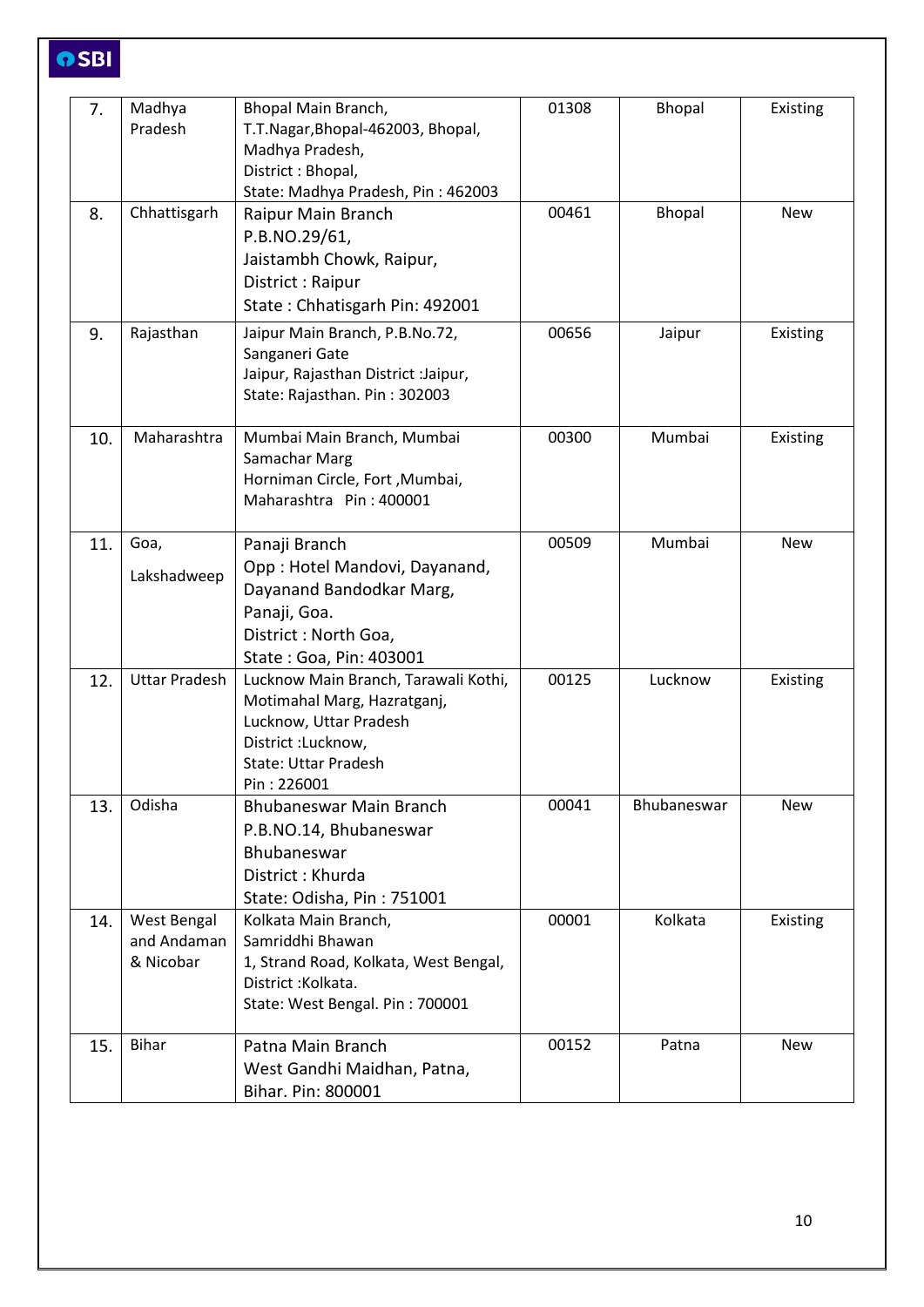| 16. | Jharkhand | Ranchi Branch                        | 00167 | Patna      | <b>New</b> |
|-----|-----------|--------------------------------------|-------|------------|------------|
|     |           | Court Compound,                      |       |            |            |
|     |           |                                      |       |            |            |
|     |           | Jharkhand,                           |       |            |            |
|     |           | District: Ranchi,                    |       |            |            |
|     |           | State: Jharkhand,                    |       |            |            |
|     |           | Pin: 834001                          |       |            |            |
| 17. | Sikkim    | Gangtok Branch                       | 00232 | Kolkata    | <b>New</b> |
|     |           | M G Marg, Gangtok SIKKIM             |       |            |            |
|     |           | Dist: East Sikkim                    |       |            |            |
|     |           | State: Sikkim Pin: 737101            |       |            |            |
| 18. | Arunachal | Itanagar Branch                      | 06091 | North-East | <b>New</b> |
|     | Pradesh   | TT Marg, VIP Road Bank Tinali,       |       |            |            |
|     |           | Itanagar, Arunachal Pradesh          |       |            |            |
|     |           | District: Papumpare                  |       |            |            |
|     |           | State: Arunachal Pradesh             |       |            |            |
|     |           | Pin: 791111                          |       |            |            |
| 19. | Nagaland  | Kohima Branch                        | 00214 | North-East | <b>New</b> |
|     |           | Near deputy commissioner's office    |       |            |            |
|     |           | Kohima                               |       |            |            |
|     |           | Nagaland Pin: 797001                 |       |            |            |
|     |           |                                      |       |            |            |
| 20. | Assam     | Guwahati Branch,                     | 00078 | North-East | Existing   |
|     |           | Pan Bazar,                           |       |            |            |
|     |           | MG Road,                             |       |            |            |
|     |           | Kamrup, Guwahati                     |       |            |            |
|     |           | Pin: 781001                          |       |            |            |
| 21. | Manipur   | Imphal Branch                        | 00092 | North-East | <b>New</b> |
|     |           | M G Avenue                           |       |            |            |
|     |           | Imphal west                          |       |            |            |
|     |           | Manipur                              |       |            |            |
|     |           | Pin: 795001                          |       |            |            |
| 22. | Meghalaya | Shilong Branch                       | 00181 | North-East | <b>New</b> |
|     |           | MG Road, Near General PO             |       |            |            |
|     |           | Shillong,                            |       |            |            |
|     |           | District: Khasi Hills (E), Meghalaya |       |            |            |
|     |           | Pin: 793001                          |       |            |            |
|     |           |                                      |       |            |            |
| 23. | Mizoram   | Aizawl Branch                        | 01539 | North-East | <b>New</b> |
|     |           | Solomns cave                         |       |            |            |
|     |           | District: Aizawl                     |       |            |            |
|     |           | Mizoram                              |       |            |            |
|     |           | Pin: 796001                          |       |            |            |
| 24. | Tripura   | Agartala Branch                      | 00002 | North-East | <b>New</b> |
|     |           | Hari ganga basak road,               |       |            |            |
|     |           | Agartala                             |       |            |            |
|     |           | District: Tripura (W), Tripura       |       |            |            |
|     |           | Pin: 799001                          |       |            |            |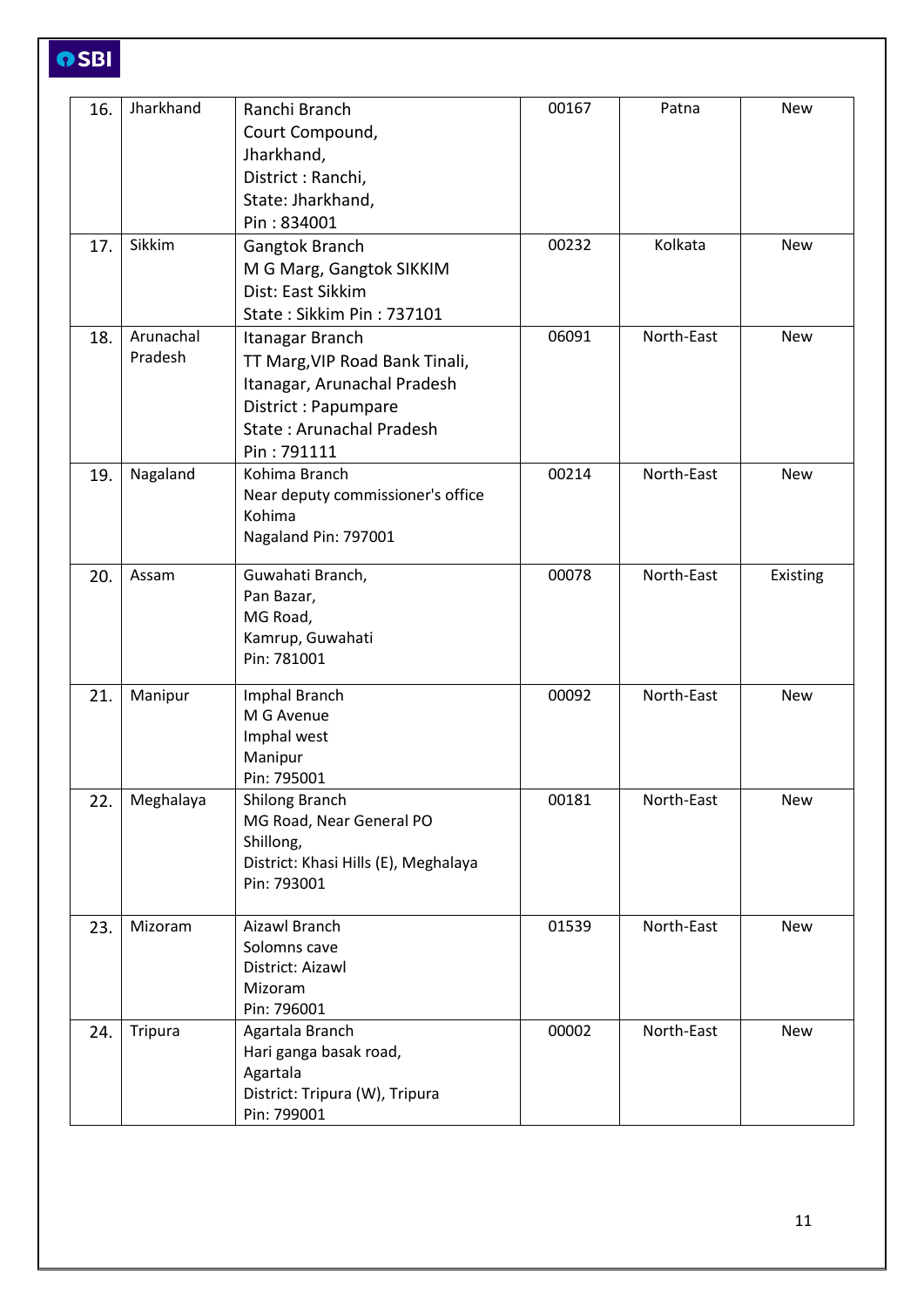| 25. | Andhra            | Visakhapatnam Branch            | 00952 | Amaravati     | <b>New</b> |
|-----|-------------------|---------------------------------|-------|---------------|------------|
|     | Pradesh           | Rednam Gardens, Jail Road,      |       |               |            |
|     |                   | Junction, Opp. Pages/Vodaphone  |       |               |            |
|     |                   | Off, Visakhapatnam,             |       |               |            |
|     |                   | Visakhapatnam                   |       |               |            |
|     |                   | District: Visakhapatnam         |       |               |            |
|     |                   | State: Andhra Pradesh           |       |               |            |
|     |                   | Pin: 530002                     |       |               |            |
| 26. | Telangana         | Hyderabad Main Branch           | 00847 | Telangana     | <b>New</b> |
|     |                   | Bank Street, Koti, Hyderabad.   |       |               |            |
|     |                   | District: Hyderabad             |       |               |            |
|     |                   | State: Telangana                |       |               |            |
|     |                   | Pin: 500095                     |       |               |            |
| 27. | <b>Tamil Nadu</b> | Chennai Main Branch             | 00800 | Chennai       | Existing   |
|     | and               | 336/166, Thambuchetty Street,   |       |               |            |
|     | Puducherry        | Parrys, Chennai.                |       |               |            |
|     |                   | <b>State: Tamil Nadu</b>        |       |               |            |
|     |                   | Pin: 600001                     |       |               |            |
| 28. | Karnataka         | Bengaluru Main Branch, Post Bag | 00813 | Bengaluru     | Existing   |
|     |                   | No.5310,                        |       |               |            |
|     |                   | St. Marks Road, Bangalore,      |       |               |            |
|     |                   | District : Bangalore Urban,     |       |               |            |
|     |                   | State: Karnataka, Pin: 560001   |       |               |            |
| 29. | Kerala            | Thiruvananthapuram Branch       | 00941 | Thiruvanantha | <b>New</b> |
|     |                   | P.B.No.14, M.G.Road,            |       | puram         |            |
|     |                   |                                 |       |               |            |
|     |                   | Thiruvananthapuram,             |       |               |            |
|     |                   | District: Trivandrum,           |       |               |            |
|     |                   | State: Kerala                   |       |               |            |
|     |                   | Pin: 695001                     |       |               |            |

**27) In case of change of decision to purchase Electoral Bond, how refund can be effected to the Purchaser?**

Once the Electoral Bond is purchased it cannot be cancelled and no amount will be refunded to the Purchaser.

**28) Can I buy Electoral Bonds in the name of my Family Members?**

No. Applicant and Remitter to be the same Person/Entity.

**29) Are the Electoral Bonds Tradable? Can I trade the Electoral Bonds on Exchange Houses?**

No. Electoral Bonds shall not be eligible for Trading.

## **30) Are Electoral Bonds Listed?**

No. Electoral Bonds are not listed on any Stock Exchange.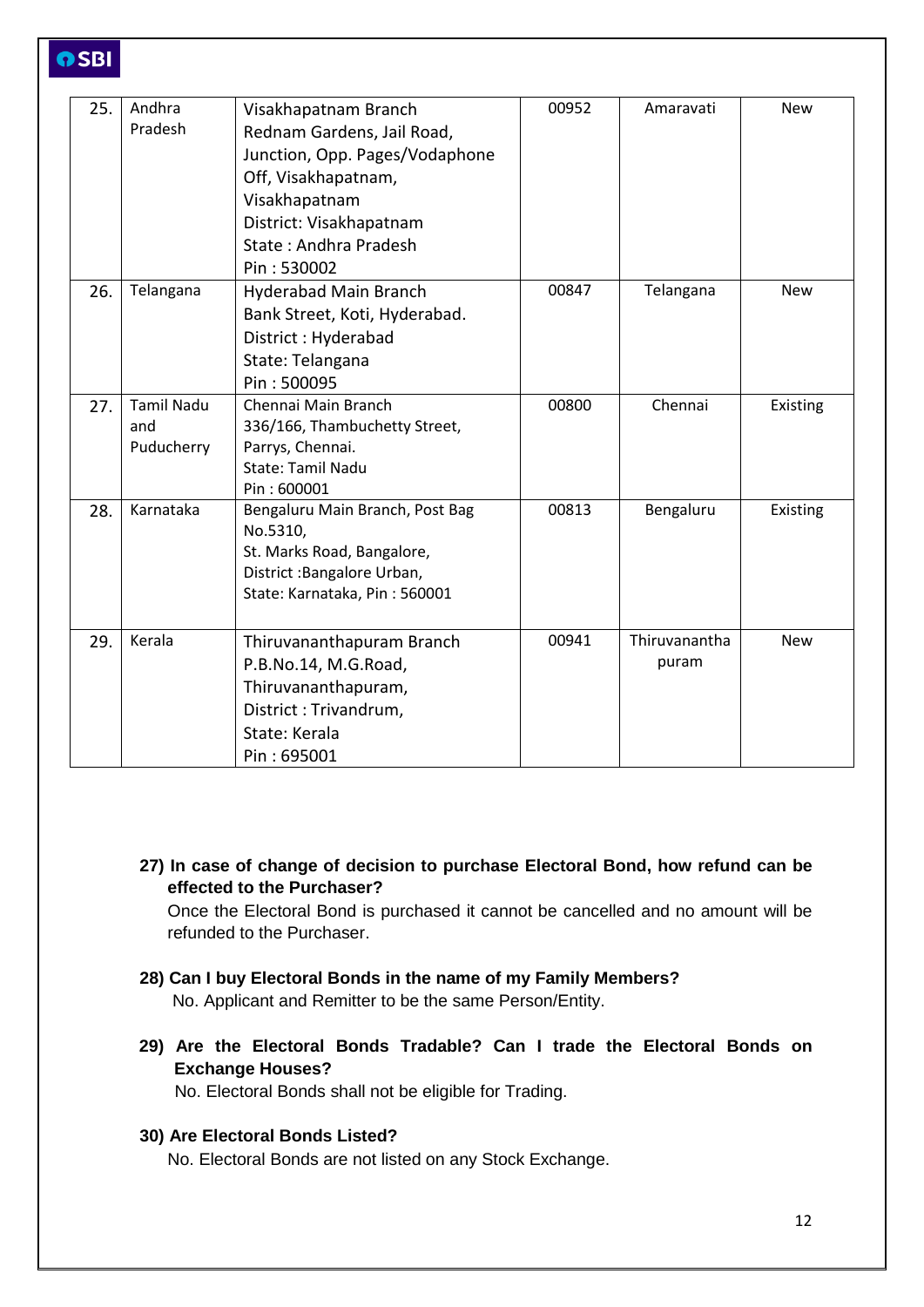#### **31) What is the minimum and maximum limit for Donation?**

The minimum amount for donation in Electoral Bonds is Rs 1000. There is no maximum limit for Donation.

#### **32) Is it necessary for me to apply only through SBI?**

Yes, SBI is the Sole Authorized Bank by the Government of India for selling Electoral Bonds. Customers of Other Banks can also purchase Electoral Bonds via different payment channels provided to them.

**33) If funds are remitted Online, am I assured to get allotment of Electoral Bonds? When the Electoral Bonds Holding Certificate will be issued?**

Electoral Bonds can be allotted provided the remittance is received in Authorized Bank Account at SBI within the stipulated time frame. Electoral Bonds can be collected upon submission of the Application Form along with Pay-in-Slip and other mandatory documents from the Authorized Branches of SBI within the sale period.

**34) In case of any clarification on Electoral Bonds, whom and where should the Donor/ Applicant/ Buyers approach?**

They can visit the Designated SBI Branches for any further assistance.

**35) Whether Nomination Facility is available for Electoral Bonds?** No such facility is available.

#### **36) Who is the Bonafide owner of Electoral Bond?**

Electoral Bonds are Bearer Banking Instruments and the holder of Electoral Bonds is the Bonafide owner of the same.

**37) What do I have to do if I want to exit my Donation? Can I Cancel the transaction?** 

No. Electoral Bonds once issued cannot be cancelled/ refunded.

**38) Can Electoral Bonds be issued in Tranches?** 

No.

**39) Can other Bank DD/Cheques be accepted for issuance of Electoral Bonds?**

Yes. Cheque should be drawn in favor of **"SBI TB A/c"** and clear funds must be realized by Designated Branch of SBI within the sale period window. Clearing cheque should be deposited in Designated SBI Branches at least 3 working days before closure of Electoral Bond sale period**.** 

**40) Where can Donor get the Application Form, Pay-in-Slip and related stationary?** Application Form is available at all Designated SBI Branches. Soft copy can be downloaded from pre login page *[https://www.onlinesbi.com](https://www.onlinesbi.com/)*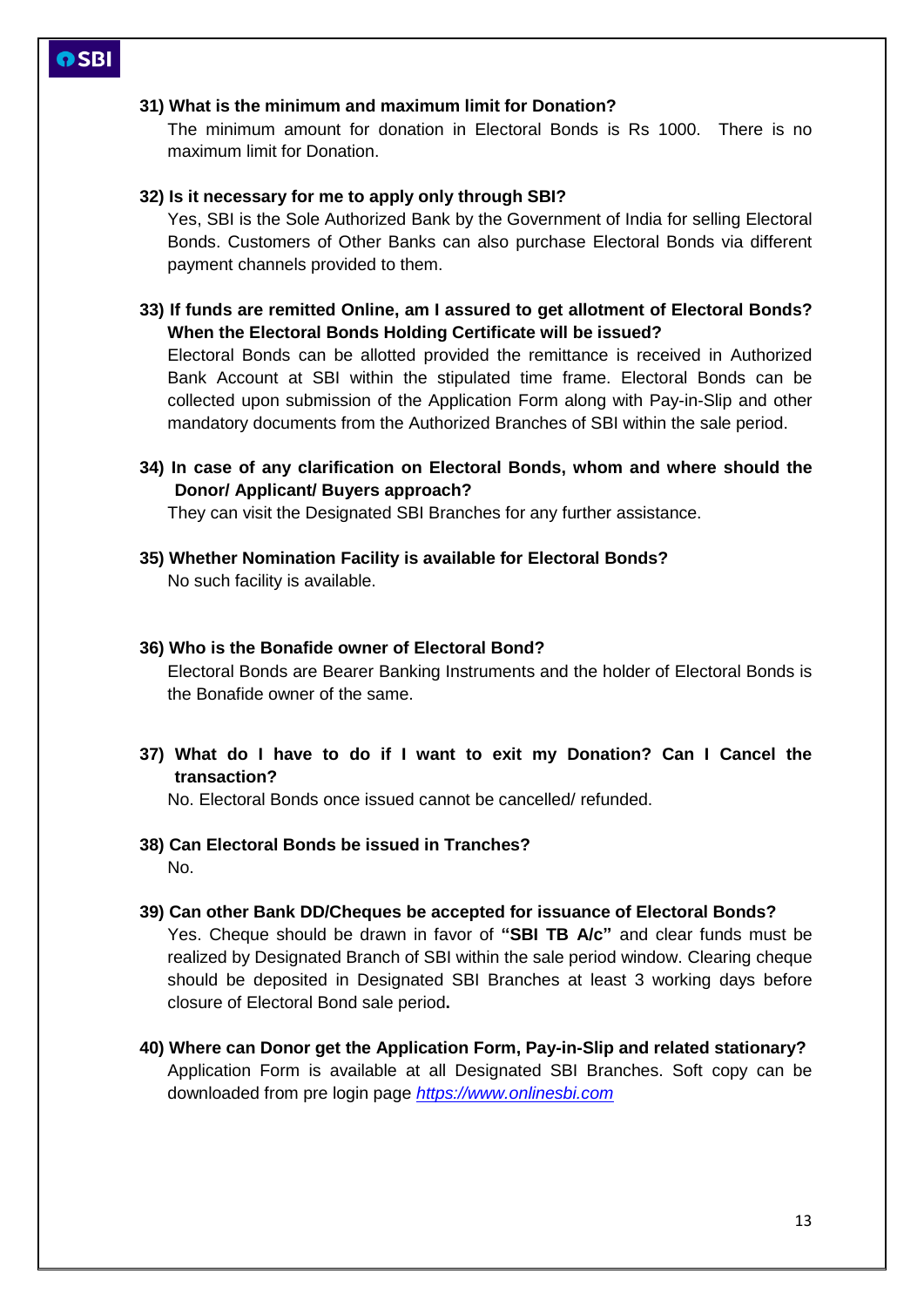#### **41) I have remitted the money online. How can I receive the Electoral Bond?**

Applicant/ Remitter has to physically submit the Electoral Bond Application Form along with other documents to Authorized SBI Branch which is selected at the time of remittance through INB, RTGS/NEFT.

#### **42) Under what circumstances Electoral Bond money will be refunded?**

Before the issuance of Electoral Bond money can be refunded to the applicant if

- Applicant/ Remitter is unable to fulfill KYC guidelines
- Applicant/ Remitter could not reach Designated SBI Branch within the sale period time for collection.
- Clear funds not received before the closure of Electoral Bond sale period.

## **43) Customer copy of Pay in Slip for Cheque deposited in Clearing is lost by the Purchaser. How the Electoral Bond can be issued to him?**

If at the time of issue of Electoral Bonds, the Customer Copy of Pay in Slip is lost by the Donor, the Donor should get a Letter of Authority (covering the details of the transaction) from the Originating Bank on Bank's Letter Head stamped and signed by Branch Manager of his/ her Bank's Branch.

However, Issuance of Electoral Bonds on the basis of the "Letter of Authority" will be at the sole discretion of the concerned Authorized SBI Branch.

### **44) Can I use more than one Instrument with one Electoral Bond Application Form?**

No. With a single set of Documents i.e. Electoral Bond Application Form, KYC Documents, Citizenship Documents and Pay-in slip for purchase of Electoral Bonds, Donor can use submit only one Payment Instrument.

In case Donor desires to use another Instrument, he/she has to submit another set of documents i.e. Electoral Bond Application Form, KYC Documents, Citizenship Documents and Pay-in slip to the Authorized SBI Branch.

## **45) Can I remit funds through Electronic mode (NEFT/RTGS/SBI Internet Banking) more than once for the purchase of Electoral Bond on single set of Documents i.e. Electoral Bond Application Form, KYC Documents, Citizenship Documents and Pay-in slip?**

No. On a single set of Documents i.e. Electoral Bond Application Form, KYC Documents, Citizenship Documents and Pay-in Slip for purchase of Electoral Bonds, Donor should remit funds in a single instance thereby generating one Transaction Reference Number on the Payment Receipt.

In case Donor desires to remit funds again, he/she has to submit another set of documents i.e. Electoral Bond Application Form, KYC Documents, Citizenship Documents, print-out of payment receipt and pay-in slip to the Authorized SBI Branch.

## **46) Can I purchase Electoral Bond on 10th day (last day of sale window) if it is a Bank Holiday?**

No. In such cases the Electoral Bond should be purchased on the working day prior to the Bank Holiday(s).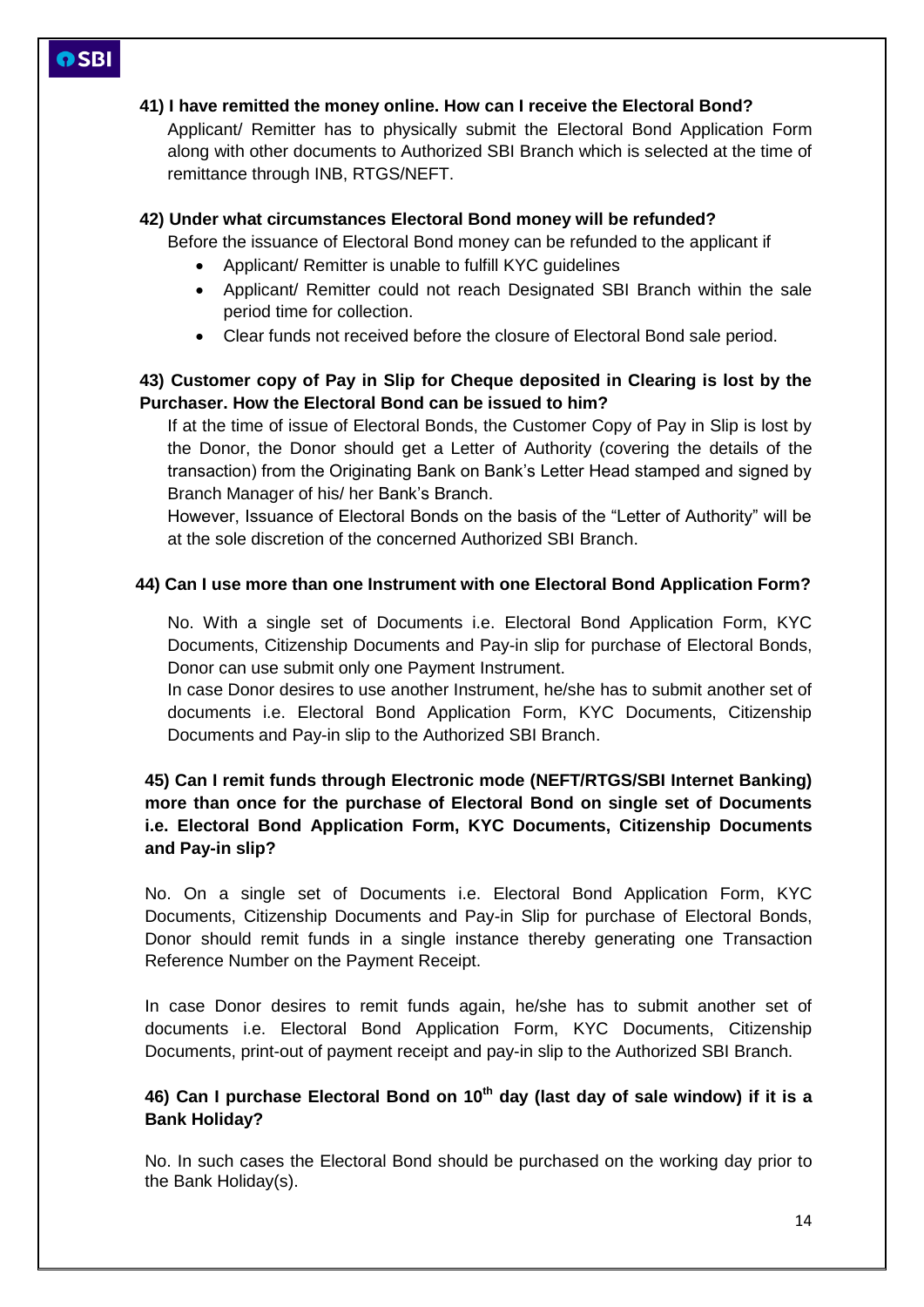#### **47) What are the steps to be followed in case I am remitting the Funds through SBI INB?**

Purchaser can initiate purchase of Electoral Bonds from<https://www.onlinesbi.com/> by selecting the Electoral Bonds tab. This tab will only be active during the notified Sale Period of Electoral Bonds.

Purchaser will select the State/UT and the Branch (within that State/UT) from where he / she wants to purchase the Electoral Bond.

Purchaser will input the amount of purchase (in multiples of 1000).

Purchaser must enter a valid 10-digit mobile number on which he/she will receive an OTP that must be entered to proceed further. This mobile number will be used to provide any further information to the Purchaser and also to retrieve the payment receipt later

On submission of the OTP, customer will be redirected to the payments screen where two options will be available to make the payment: (i) SBI Internet Banking (ii) RTGS/NEFT (Other Bank).

On selection of SBI Internet Banking:

- (a) Customer will be redirected to the INB merchant login page, where he / she has to login using his / her SBI INB credentials.
- (b) On successful transaction, two reference numbers will be generated viz.
	- i. 10 digit TB reference No.
	- ii. INB Reference No.

Both the reference numbers will be sent to customer's registered Mobile No. with SBI INB. Customer is required to note down both the reference numbers for future use.

- (c) Receipt printing option will appear to the customer. This Payment Receipt will contain the following fields (i) Date of Electronic Payment (ii) INB Reference Number (iii) Amount (iv) Selected Branch code.
- (d) Purchaser must print a copy of electronic payment receipt from the tab named "Print/Reprint Receipt". Customer will be prompted to enter the following fields (i) Mobile No. used in the application page and (ii) TB Reference No. On submission, INB system will validate Mobile No. with TB Reference No. on validation he/she will be able to generate/reprint the receipt.
- (e) For collection of Physical Electoral Bond Purchaser should present the Payment Receipt, Application Form, KYC Documents, Citizenship Documents, Pay-in-Slip and copy of Bank Account Statement evidencing payment made for purchase of Electoral Bond.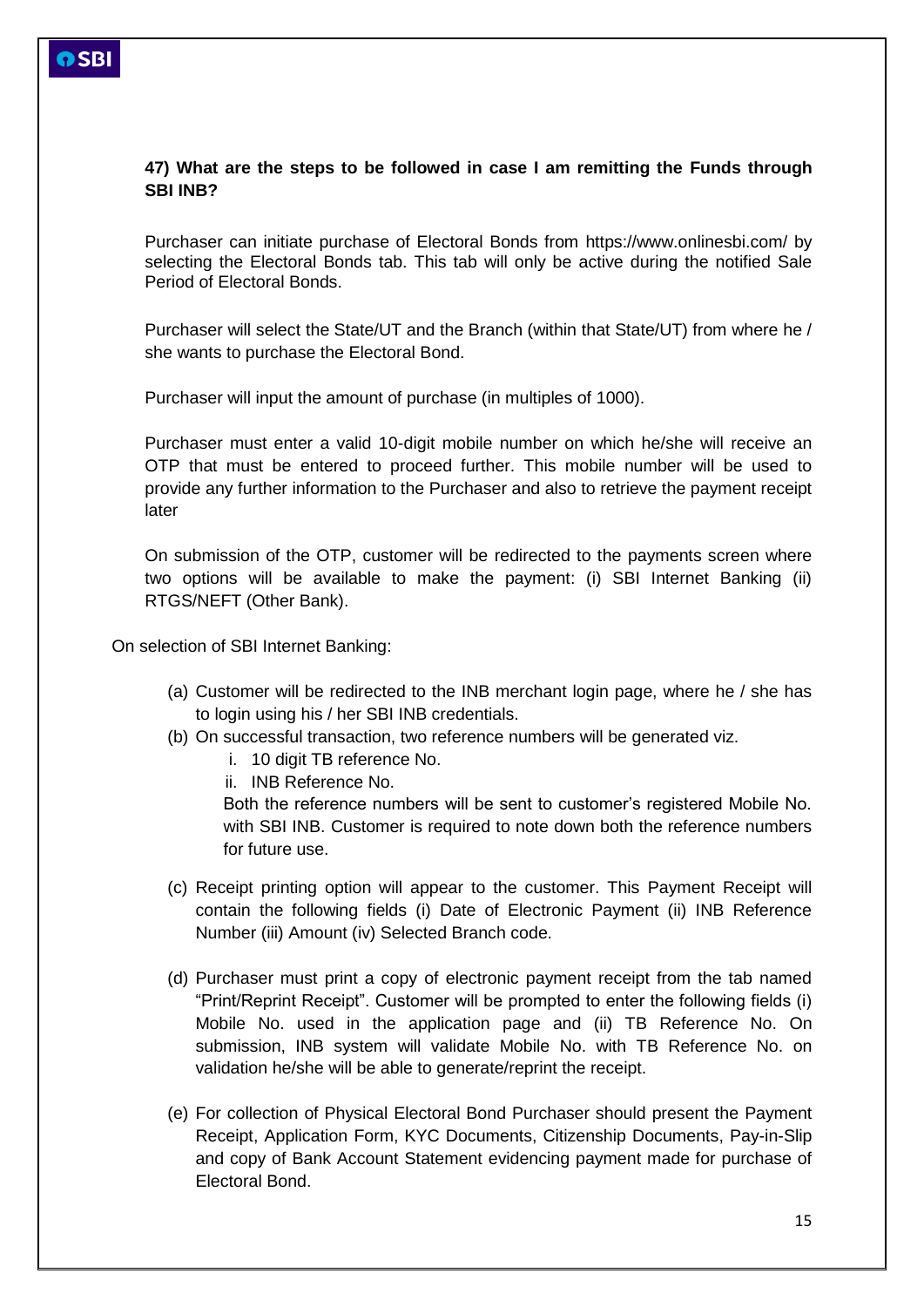## **Section 2: For Political Parties**

#### **1. Who is eligible to open Current Account for Redemption of Electoral Bonds?**

Only Political Parties registered under Section 29A of the Representation of the People Act, 1951 (43 of 1951) and secured not less than one per cent of the votes polled in the last General Election to the House of the People or the Legislative Assembly.

### **2. What are the documents required from a Political Party for opening a Current Account under this scheme?**

1. Resolution of the Managing Body of such Political Party

2. Power of Attorney (PoA) granted to any individual(s) to transact on its behalf

3. PAN of the Political Party

4. (a) Aadhaar Number and (b) Permanent Account Number on Form 60 issued to person holding POA on its behalf or where an Aadhaar Number has not been assigned, proof of Application towards enrollment for Aadhaar and in case PAN is not submitted an Officially Valid Document shall be submitted.

5. Declaration of Beneficial Ownership on Specified Format.

6. Self attested KYC documents and photograph of each Beneficial Owner.

7. Self-declaration by a Political Party that they are eligible to receive the proceeds of Electoral Bonds as per Para 3(3) of the Gazette Notification No 20 dated  $2^{nd}$ January 2018.

8. Any such information, as may be required by the Bank, to collectively establish the legal existence of such an Association or Body of Individuals.

## **3. Can Political Party open more than one Current Account for Electoral Bond redemption?**

No**.**

OSBI

### **4. For redemption of Electoral Bond, can a Political Party open Current Account with any Bank?**

No. The Current Account will be opened only in the presently 29Authorized SBI Branches as under:

## **5. After opening of Current Account, what if the Political Party is unable to secure less than one per cent of the votes polled in the next Election?**

If the Political Party becomes de-notified before the next issuance of Electoral Bonds, then Bank will change the product code of their account to a regular Current Account code, so that Electoral Bonds cannot be deposited in the account.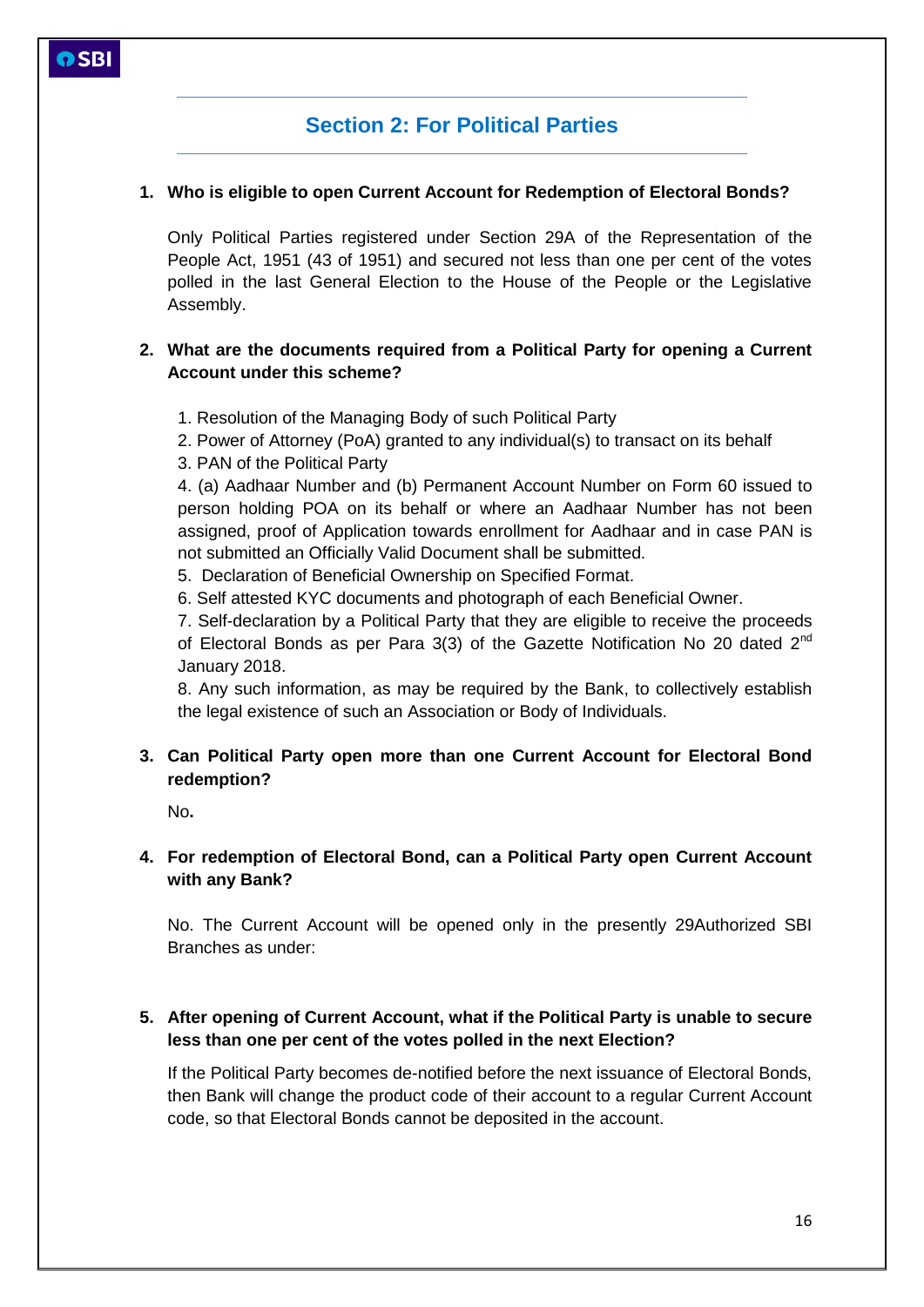## **6. Can a Political party use this Current Account for other operations also?**

Yes.

## **7. Can Electoral Bonds be encashed in the Current Account after the validity period?**

No. Amount of Electoral Bonds cannot be encashed after the validity period of fifteen calendar days from the date of purchase.

## **8. What is the rate of interest payable on Electoral Bonds?**

No Interest is payable on Electoral Bonds under this Scheme.

### **9. Can Political Party close this Current Account after the election?**

The account can be continued for normal Banking operations. However, if required the account can be closed at any point of time by the Political Party.

## **10. Can Political Party transfer the Electoral Bond Current Account to any SBI Branch?**

Yes, provided the Transferee Branch is among the presently 29 Authorized SBI Branches as under:

| SI.<br>No. | State/UT                             | <b>Name Of The Branch &amp; Address</b>                                                                                                                           | <b>Branch</b><br>Code No. | <b>Circle</b> | New/Existing |
|------------|--------------------------------------|-------------------------------------------------------------------------------------------------------------------------------------------------------------------|---------------------------|---------------|--------------|
| 1.         | Delhi                                | New Delhi Main Branch, 11,<br>Parliament Street,<br>New Delhi - 110001                                                                                            | 00691                     | Delhi         | Existing     |
| 2.         | Haryana,<br>Punjab and<br>Chandigarh | Chandigarh Main Branch, SCO 43-48,<br>Banking Square, Sector-17B,<br>Chandigarh, Distt: Chandigarh<br>State: Chandigarh, Pin: 160017                              | 00628                     | Chandigarh    | Existing     |
| 3.         | Himachal<br>Pradesh                  | Shimla Main Branch<br>Near Kali Bari Temple, The Mall,<br>Shimla<br>Himachal Pradesh,<br>District: Simla<br>State: Himachal Pradesh,<br>Pin: 171003               | 00718                     | Chandigarh    | <b>New</b>   |
| 4.         | Jammu and<br>Kashmir                 | Badami Bagh (Srinagar) Branch<br>Badami Bagh<br>Cantonment, Srinagar, Kashmir<br>District: Srinagar, Jammu &<br>Kashmi<br>Dist: Badgam,<br>State: Jammu & Kashmir | 02295                     | Chandigarh    | <b>New</b>   |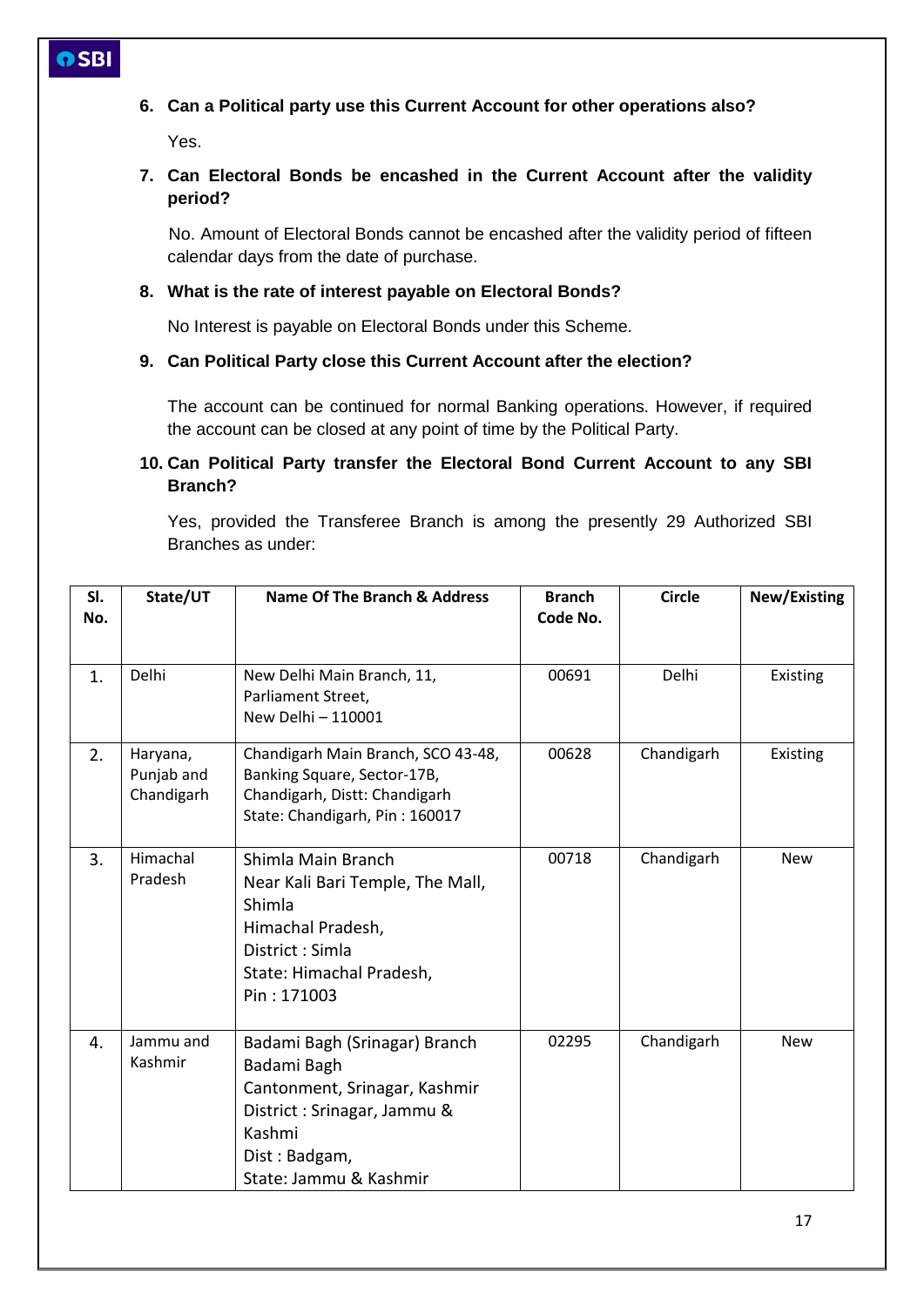|     |                                                           | Pin: 190001                                                                                                                                                        |       |           |            |
|-----|-----------------------------------------------------------|--------------------------------------------------------------------------------------------------------------------------------------------------------------------|-------|-----------|------------|
| 5.  | Uttarakhand                                               | Dehra Dun Main Branch<br>4, Convent Road, Dehradun<br>Uttarakhand<br>District: Dehradun<br>State: Uttarakhand Pin: 248001                                          | 00630 | Delhi     | <b>New</b> |
| 6.  | Gujarat,<br>Dadar &<br>Nagar Haveli<br>and Daman &<br>Diu | Gandhinagar Branch, I Floor, Zonal<br>Office Sector<br>10 B Gandhinagar<br>Distt: Gandhinagar,<br>State: Gujarat Pin:382010.                                       | 01355 | Ahmedabad | Existing   |
| 7.  | Madhya<br>Pradesh                                         | Bhopal Main Branch,<br>T.T.Nagar, Bhopal-462003, Bhopal,<br>Madhya Pradesh,<br>District: Bhopal,<br>State: Madhya Pradesh, Pin: 462003                             | 01308 | Bhopal    | Existing   |
| 8.  | Chhattisgarh                                              | Raipur Main Branch<br>P.B.NO.29/61,<br>Jaistambh Chowk, Raipur,<br>District: Raipur<br>State: Chhatisgarh Pin: 492001                                              | 00461 | Bhopal    | <b>New</b> |
| 9.  | Rajasthan                                                 | Jaipur Main Branch, P.B.No.72,<br>Sanganeri Gate<br>Jaipur, Rajasthan District : Jaipur,<br>State: Rajasthan. Pin: 302003                                          | 00656 | Jaipur    | Existing   |
| 10. | Maharashtra                                               | Mumbai Main Branch, Mumbai<br>Samachar Marg<br>Horniman Circle, Fort, Mumbai,<br>Maharashtra Pin: 400001                                                           | 00300 | Mumbai    | Existing   |
| 11. | Goa,<br>Lakshadweep                                       | Panaji Branch<br>Opp: Hotel Mandovi, Dayanand,<br>Dayanand Bandodkar Marg,<br>Panaji, Goa.<br>District : North Goa,<br>State: Goa, Pin: 403001                     | 00509 | Mumbai    | <b>New</b> |
| 12. | <b>Uttar Pradesh</b>                                      | Lucknow Main Branch, Tarawali Kothi,<br>Motimahal Marg, Hazratganj,<br>Lucknow, Uttar Pradesh<br>District : Lucknow,<br><b>State: Uttar Pradesh</b><br>Pin: 226001 | 00125 | Lucknow   | Existing   |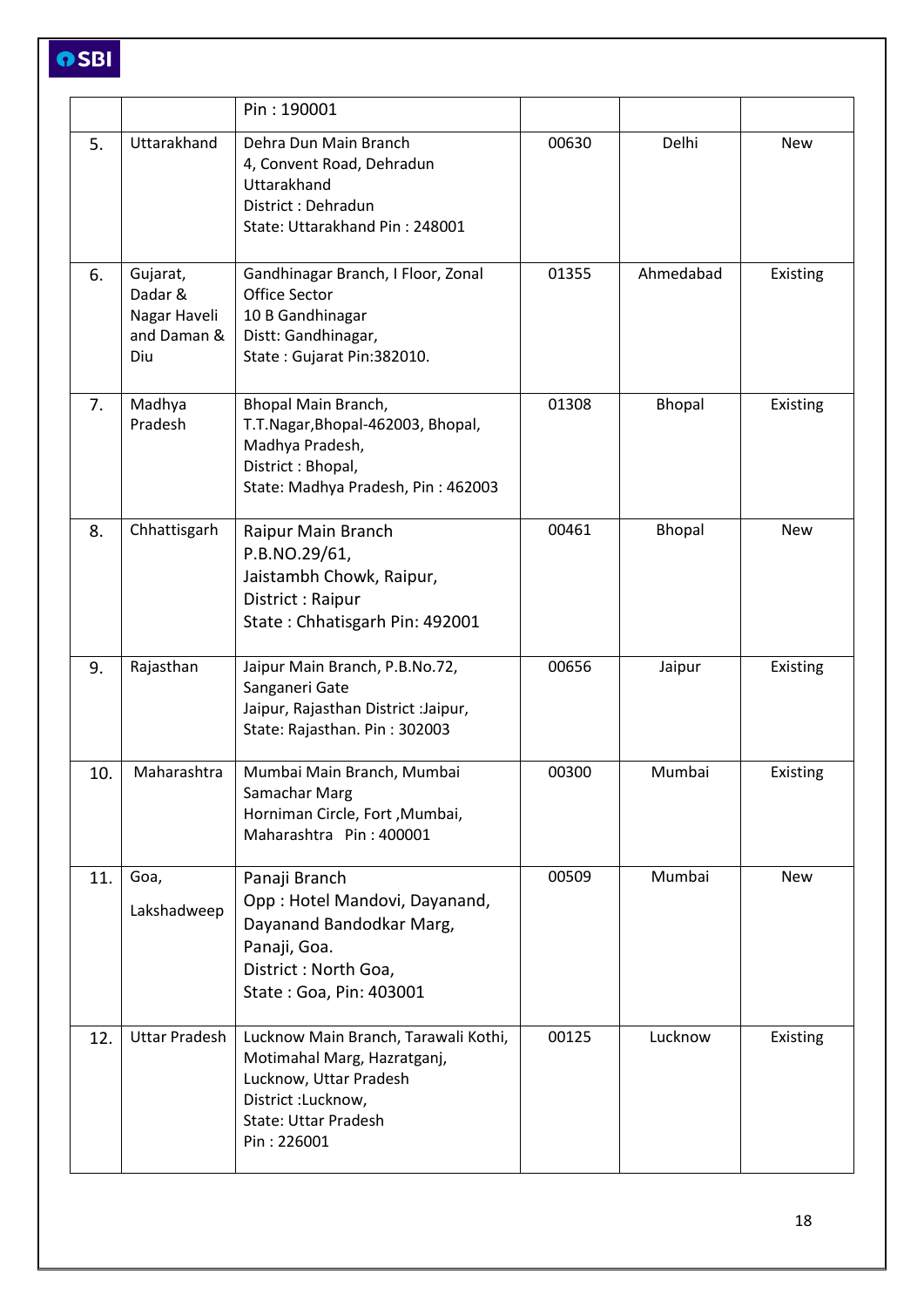| OSBI |                                                |                                                                                                                                                           |       |             |            |
|------|------------------------------------------------|-----------------------------------------------------------------------------------------------------------------------------------------------------------|-------|-------------|------------|
| 13.  | Odisha                                         | <b>Bhubaneswar Main Branch</b><br>P.B.NO.14, Bhubaneswar<br>Bhubaneswar<br>District: Khurda<br>State: Odisha, Pin: 751001                                 | 00041 | Bhubaneswar | <b>New</b> |
| 14.  | <b>West Bengal</b><br>and Andaman<br>& Nicobar | Kolkata Main Branch,<br>Samriddhi Bhawan<br>1, Strand Road, Kolkata, West Bengal,<br>District: Kolkata.<br>State: West Bengal. Pin: 700001                | 00001 | Kolkata     | Existing   |
| 15.  | <b>Bihar</b>                                   | Patna Main Branch<br>West Gandhi Maidhan, Patna,<br>Bihar, Pin: 800001                                                                                    | 00152 | Patna       | <b>New</b> |
| 16.  | Jharkhand                                      | Ranchi Branch<br>Court Compound,<br>Jharkhand,<br>District: Ranchi,<br>State: Jharkhand,<br>Pin: 834001                                                   | 00167 | Patna       | <b>New</b> |
| 17.  | Sikkim                                         | Gangtok Branch<br>M G Marg, Gangtok SIKKIM<br>Dist: East Sikkim<br>State: Sikkim Pin: 737101                                                              | 00232 | Kolkata     | <b>New</b> |
| 18.  | Arunachal<br>Pradesh                           | Itanagar Branch<br>TT Marg, VIP Road Bank Tinali,<br>Itanagar, Arunachal Pradesh<br>District: Papumpare<br><b>State: Arunachal Pradesh</b><br>Pin: 791111 | 06091 | North-East  | <b>New</b> |
| 19.  | Nagaland                                       | Kohima Branch<br>Near deputy commissioner's office<br>Kohima<br>Nagaland Pin: 797001                                                                      | 00214 | North-East  | <b>New</b> |
| 20.  | Assam                                          | Guwahati Branch,<br>Pan Bazar,<br>MG Road,<br>Kamrup, Guwahati<br>Pin: 781001                                                                             | 00078 | North-East  | Existing   |
| 21.  | Manipur                                        | Imphal Branch<br>M G Avenue<br>Imphal west<br>Manipur                                                                                                     | 00092 | North-East  | <b>New</b> |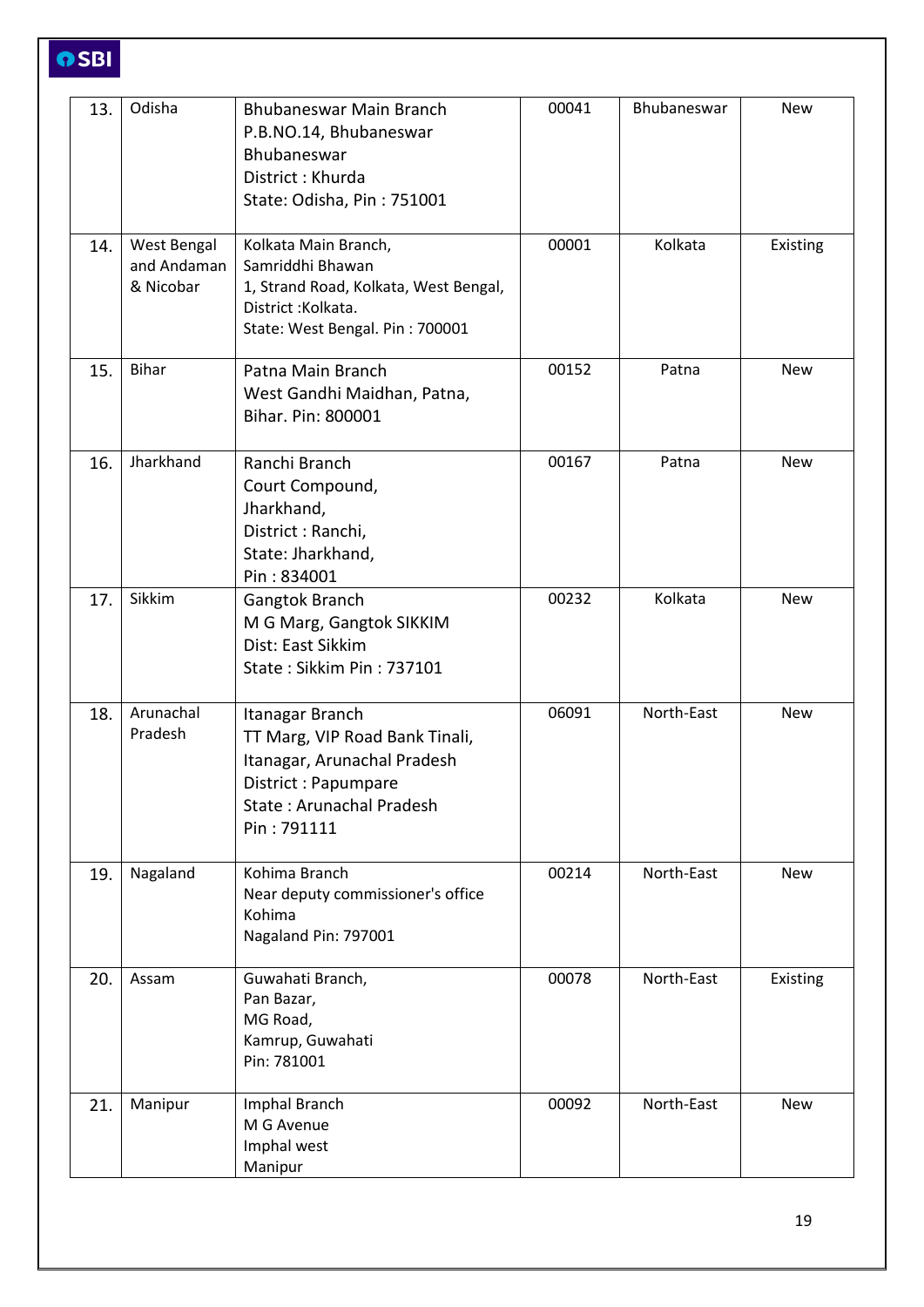|     |                                        | Pin: 795001                                                                                                                                                                                     |       |            |            |
|-----|----------------------------------------|-------------------------------------------------------------------------------------------------------------------------------------------------------------------------------------------------|-------|------------|------------|
| 22. | Meghalaya                              | Shilong Branch<br>MG Road, Near General PO<br>Shillong,<br>District: Khasi Hills (E), Meghalaya<br>Pin: 793001                                                                                  | 00181 | North-East | <b>New</b> |
| 23. | Mizoram                                | Aizawl Branch<br>Solomns cave<br>District: Aizawl<br>Mizoram<br>Pin: 796001                                                                                                                     | 01539 | North-East | <b>New</b> |
| 24. | Tripura                                | Agartala Branch<br>Hari ganga basak road,<br>Agartala<br>District: Tripura (W), Tripura<br>Pin: 799001                                                                                          | 00002 | North-East | <b>New</b> |
| 25. | Andhra<br>Pradesh                      | Visakhapatnam Branch<br>Rednam Gardens, Jail Road,<br>Junction, Opp. Pages/Vodaphone<br>Off, Visakhapatnam,<br>Visakhapatnam<br>District: Visakhapatnam<br>State: Andhra Pradesh<br>Pin: 530002 | 00952 | Amaravati  | <b>New</b> |
| 26. | Telangana                              | Hyderabad Main Branch<br>Bank Street, Koti, Hyderabad.<br>District: Hyderabad<br>State: Telangana<br>Pin: 500095                                                                                | 00847 | Telangana  | <b>New</b> |
| 27. | <b>Tamil Nadu</b><br>and<br>Puducherry | Chennai Main Branch<br>336/166, Thambuchetty Street,<br>Parrys, Chennai.<br>State: Tamil Nadu<br>Pin: 600001                                                                                    | 00800 | Chennai    | Existing   |
| 28. | Karnataka                              | Bengaluru Main Branch, Post Bag<br>No.5310,<br>St. Marks Road, Bangalore,<br>District : Bangalore Urban,<br>State: Karnataka, Pin: 560001                                                       | 00813 | Bengaluru  | Existing   |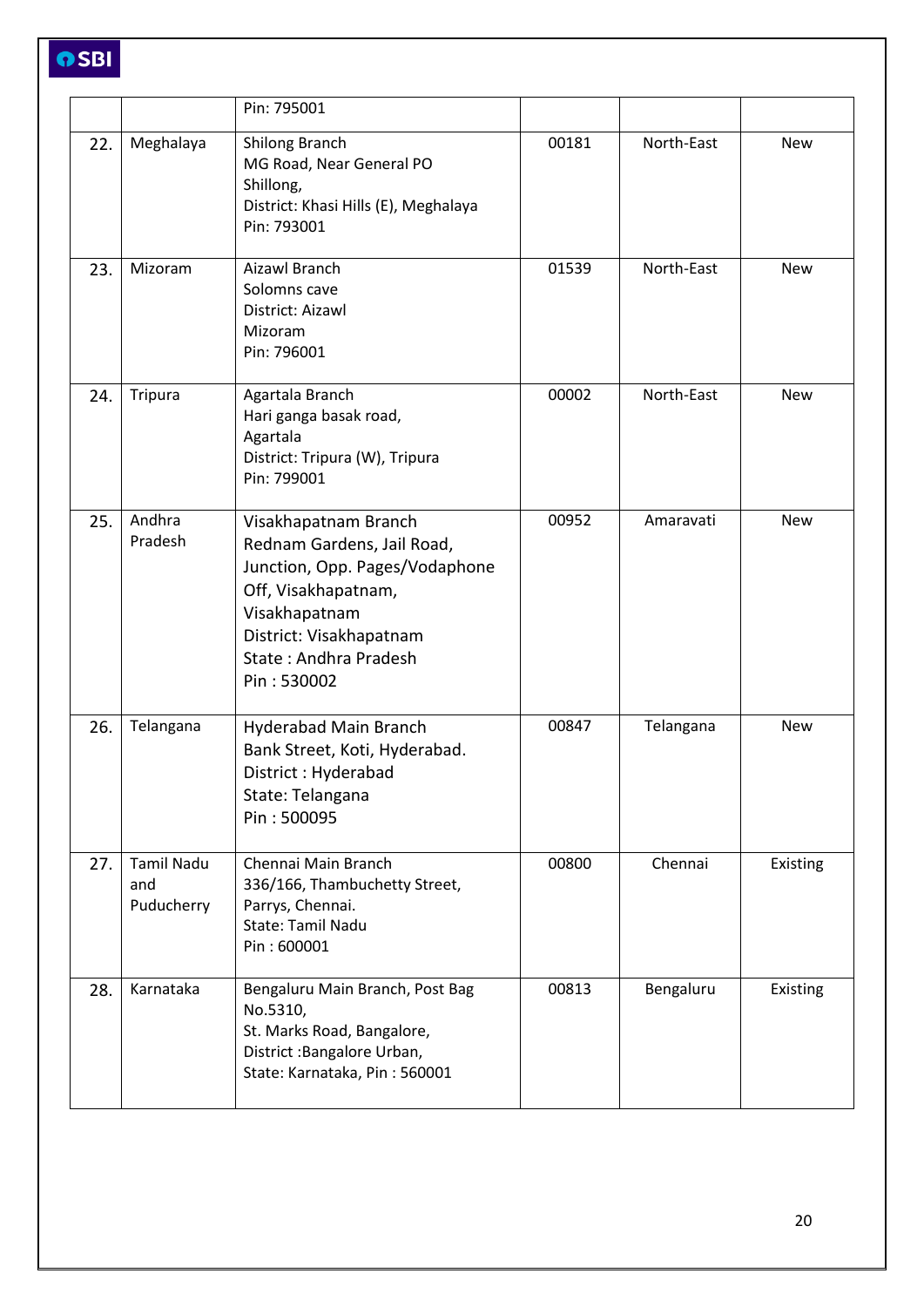|  | к |
|--|---|
|  |   |

| P.B.No.14, M.G.Road,<br>Thiruvananthapuram,           | puram |  |
|-------------------------------------------------------|-------|--|
| District: Trivandrum,<br>State: Kerala<br>Pin: 695001 |       |  |

## **11. If Political Party has no Account in Designated SBI Branches, Can they encash the Electoral Bond in other Account?**

No. Electoral Bond can be encashed by eligible Political Party only through a Bank account maintained with Designated SBI Branch.

## **12. Can existing Account of Political Parties can be used for depositing the proceeds of Electoral Bond**?

Yes. The Existing Account can also be designated by Political Party However only one Account of the Eligible Political Party can be designated for receiving funds from Electoral Bonds. Existing Current Account of Political Party at Authorized SBI Branches can also be used after being amended with new product code and migrating it to any one of the above 29 Authorised Branches.

### **13. Can Electoral Bonds be encashed by Individuals?**

The Electoral Bonds can be encashed only by the eligible Political Party who fulfills the eligibility criteria as per Gazette Notification No 20 dated 02.01.2018.

#### **14. How the Electoral Bond Funds are transferred to Political Parties?**

Political Parties need to fill up the Redemption Slip and deposit the same along with Electoral Bonds for redemption only in the presently 29 Authorized SBI Branches within the stipulated period of Fifteen Calendar Days from the date of issuance of the Electoral Bond.

#### **15. What is Electoral Bond Redemption Slip?**

Redemption Slip is the mandatory document which has to be filled up and attached with Electoral Bonds at the time of Redemption by Political Parties which will be available in all the presently 29 Authorized SBI Branches.

#### **16. Does a Political Party get any Tax Benefit?**

No. The face value of the Electoral Bond shall be counted as income by way of voluntary contributions received by an eligible Political Party, for the purpose of exemption from Income-Tax under Section 13A of the Income Tax Act, 1961.

## **17. Can the Political Party get Cash from the Bank in exchange of Electoral Bonds?**

No Cash Payment is permitted for Electoral Bonds under any circumstances.